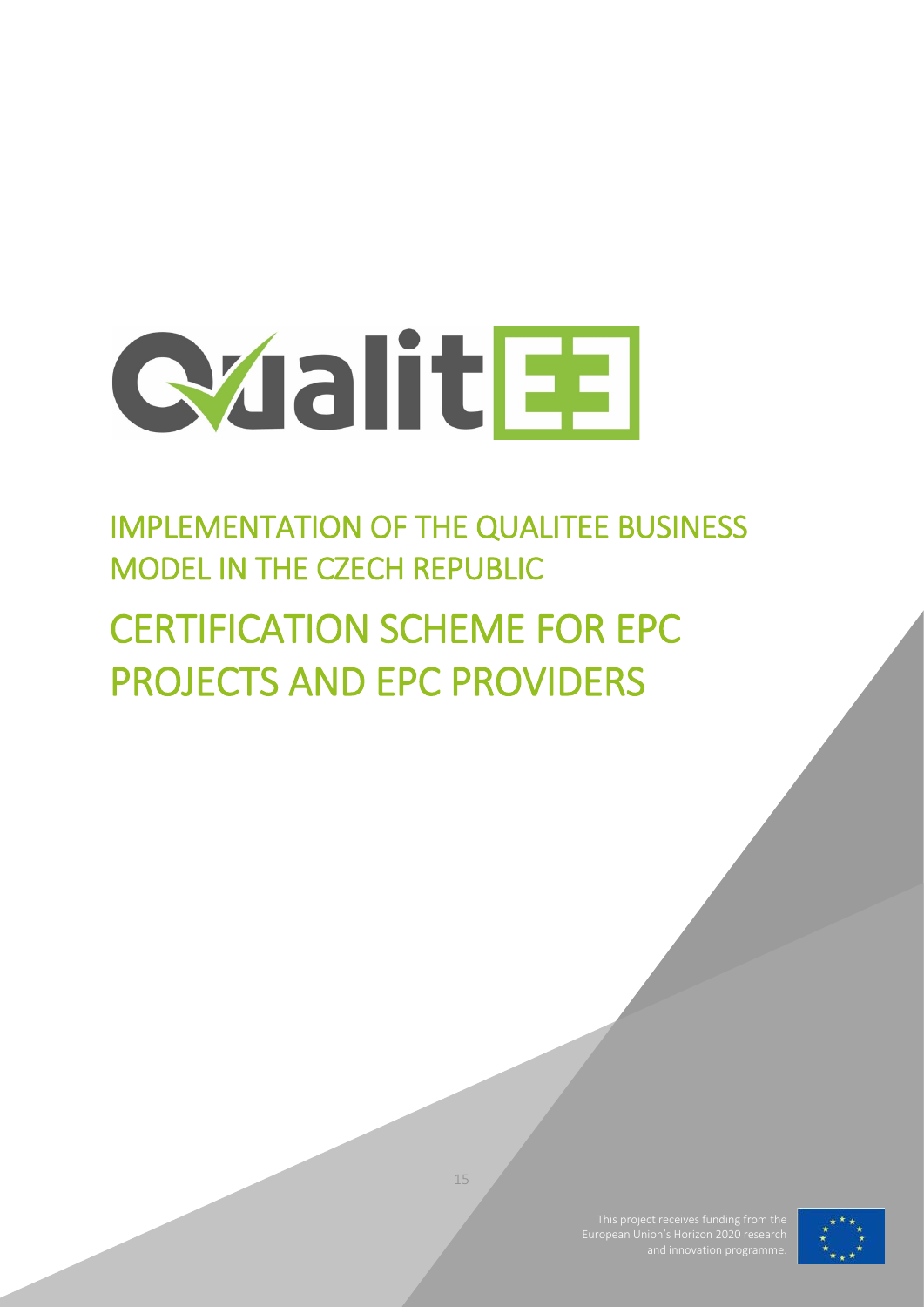

# QualitEE Project

This document has been developed as part of the project titled "QualitEE – Quality Certification Frameworks for the Energy Efficiency Services" supported by the EU's Horizon 2020 programme.

The QualitEE consortium comprises 12 partner organisations covering 18 European countries, an expert advisory board, including the European standards body CEN/CENELEC, and 59 supporters from major financial institutions, government bodies, trade associations and certification bodies.

# Document type

Public

## Date

March 2020

## Authors

Jana Szomolányiová [Jana.szomolanyiova@svn.cz](mailto:Jana.szomolanyiova@svn.cz)

Jaroslav Maroušek [jaroslav.marousek@svn.cz](mailto:jaroslav.marousek@svn.cz)

SEVEn-The Energy Efficiency Center, z.ú. Czech Republic

## Disclaimer

The QualitEE project receives funding from the European Union's Horizon 2020 research and innovation programme under grant agreement No. 754017. The sole responsibility for the content of this document lies with the authors. It does not necessarily reflect the opinion of the European Union. Neither the EASME nor the European Commission are responsible for any use that may be made of the information contained therein.

www.qualitee.eu Page | 2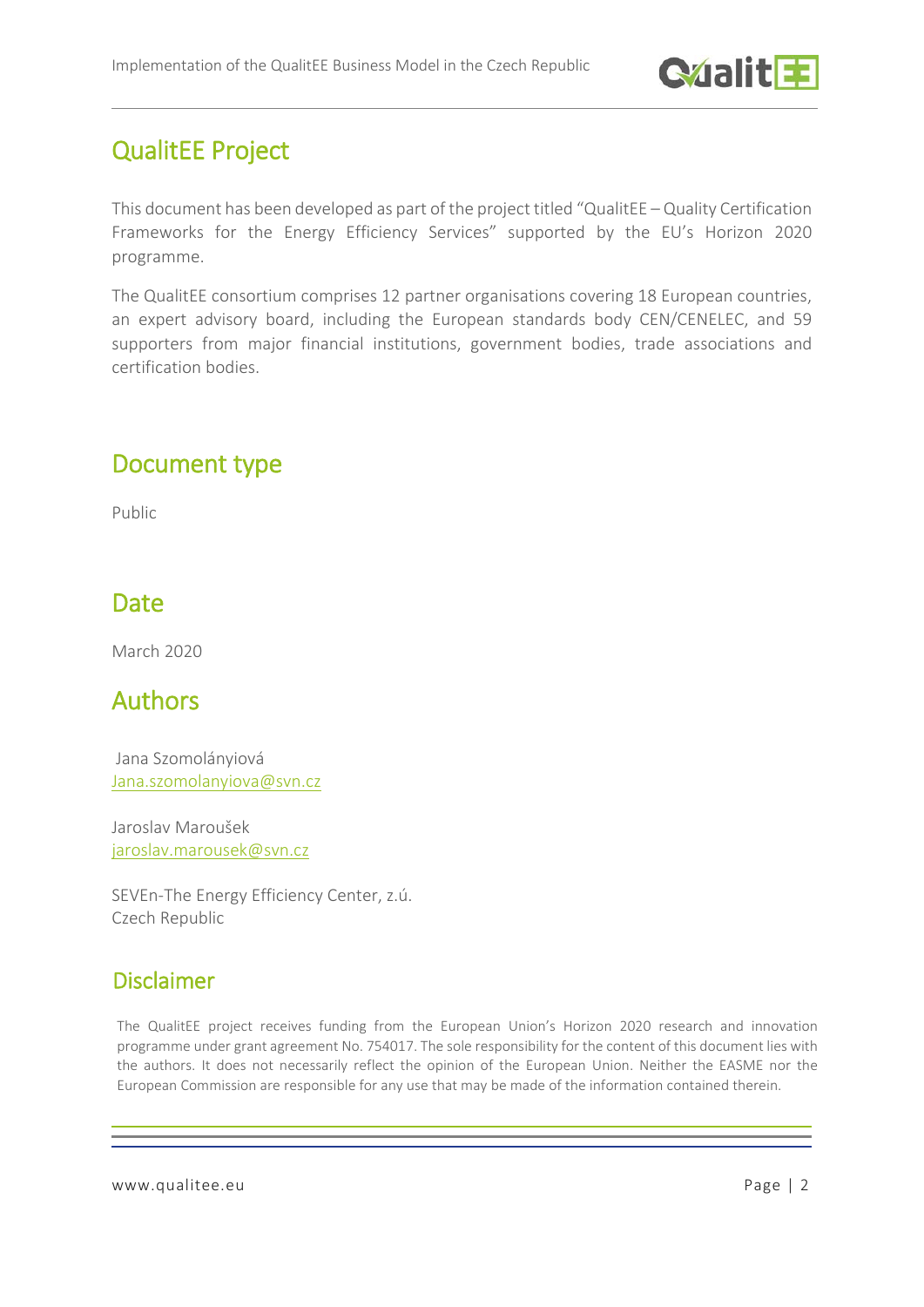

# **Contents**

| DEFINITIONS AND GLOSSARY NEWSLET AND THE RESERVE AND THE RESERVE AND THE RESERVE AND THE RESERVE AND THE RESERVE AND THE RESERVE AND THE RESERVE AND THE RESERVE AND THE RESERVE AND THE RESERVE AND THE RESERVE AND THE RESER | 5  |
|--------------------------------------------------------------------------------------------------------------------------------------------------------------------------------------------------------------------------------|----|
| $\mathbf 1$                                                                                                                                                                                                                    | 8  |
| $\overline{2}$                                                                                                                                                                                                                 | 11 |
| 3                                                                                                                                                                                                                              | 12 |
| 3.1                                                                                                                                                                                                                            | 12 |
| 3.2                                                                                                                                                                                                                            | 14 |
| EPC project certification process<br>3.2.1                                                                                                                                                                                     | 14 |
| Quality evaluation criteria for an EPC contract<br>3.2.2                                                                                                                                                                       | 17 |
| 3.2.3<br>Quality evaluation criteria for EPC projects                                                                                                                                                                          | 18 |
| Validity of the EPC project certification<br>3.2.4                                                                                                                                                                             | 23 |
| 3.2.5<br>Information obligation                                                                                                                                                                                                | 23 |
| Revocation and withdrawal of EPC project certification<br>3.2.6                                                                                                                                                                | 23 |
| 3.3                                                                                                                                                                                                                            | 23 |
| EPC provider certification process<br>3.3.1                                                                                                                                                                                    | 23 |
| Validity of the EPC provider certification<br>3.3.2                                                                                                                                                                            | 28 |
| Information obligation<br>3.3.3                                                                                                                                                                                                | 28 |
| Suspension and withdrawal of certification<br>3.3.4                                                                                                                                                                            | 29 |
|                                                                                                                                                                                                                                | 30 |
| 3.4.1<br>Standard project delivery model                                                                                                                                                                                       | 30 |
| 3.5                                                                                                                                                                                                                            | 31 |
| 4                                                                                                                                                                                                                              | 33 |
| 4.1                                                                                                                                                                                                                            | 33 |
|                                                                                                                                                                                                                                |    |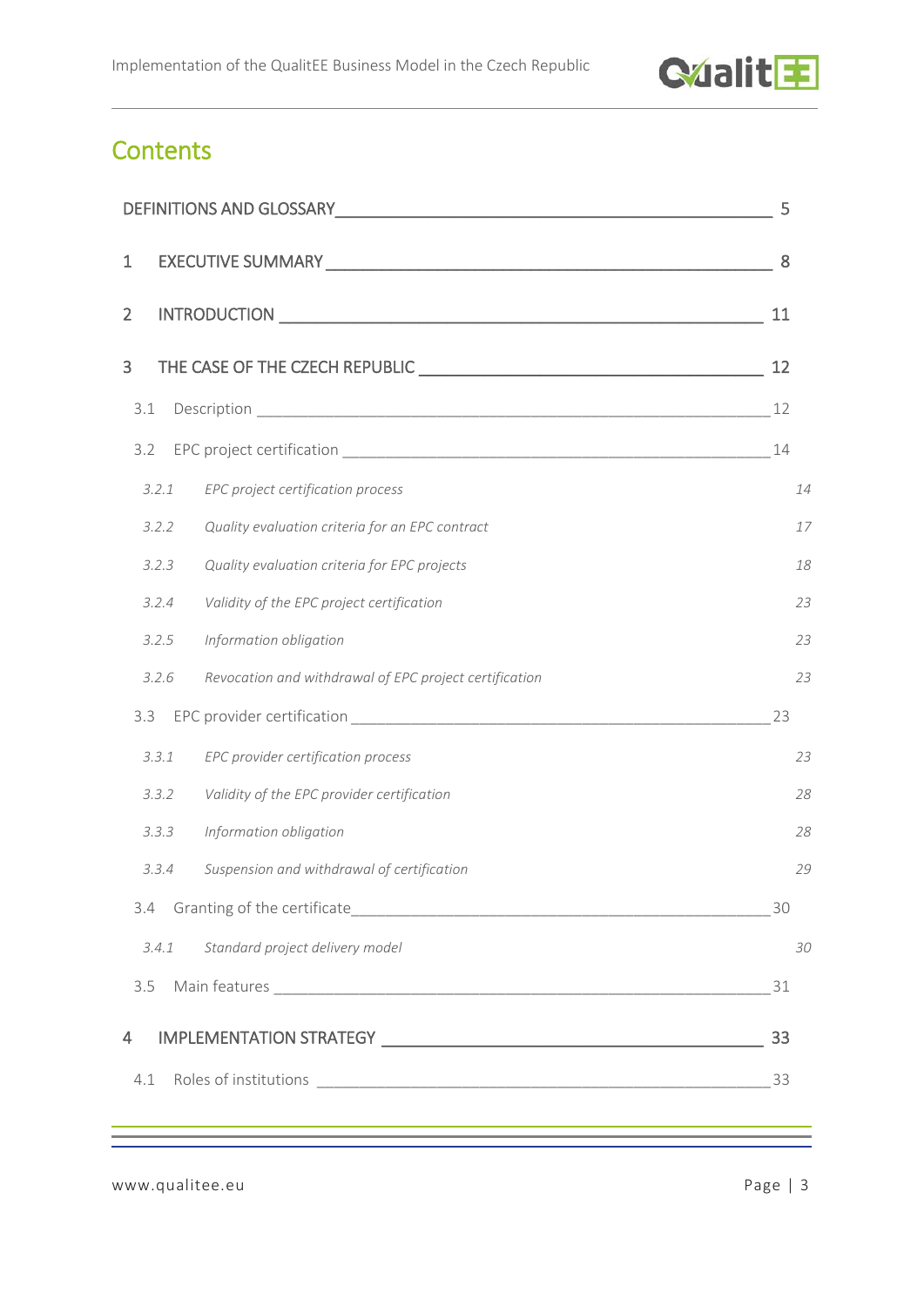

| 4.2   |                                                                                             |    |
|-------|---------------------------------------------------------------------------------------------|----|
| 4.3   |                                                                                             | 34 |
| 4.4   | Institutional and personnel support of EPC project certification _______________________35  |    |
| 4.5   | Institutional and personnel support of EPC provider certification _______________________35 |    |
| 5     |                                                                                             | 37 |
| 5.1   |                                                                                             |    |
| 5.2   |                                                                                             |    |
| 5.3   |                                                                                             |    |
| 5.3.1 | Online channel                                                                              | 38 |
| 5.3.2 | Offline channel                                                                             | 38 |
| 6     | <b>CONTINGENCY PLAN</b> CONTINGENCY PLAN                                                    | 39 |
| 6.1   |                                                                                             | 39 |
| 6.1.1 | Financial risks                                                                             | 39 |
| 6.1.2 | Management risks                                                                            | 39 |
| 6.1.3 | Market uptake risks                                                                         | 39 |
| 6.2   |                                                                                             | 40 |
| 7     | <b>REFERENCES</b>                                                                           | 41 |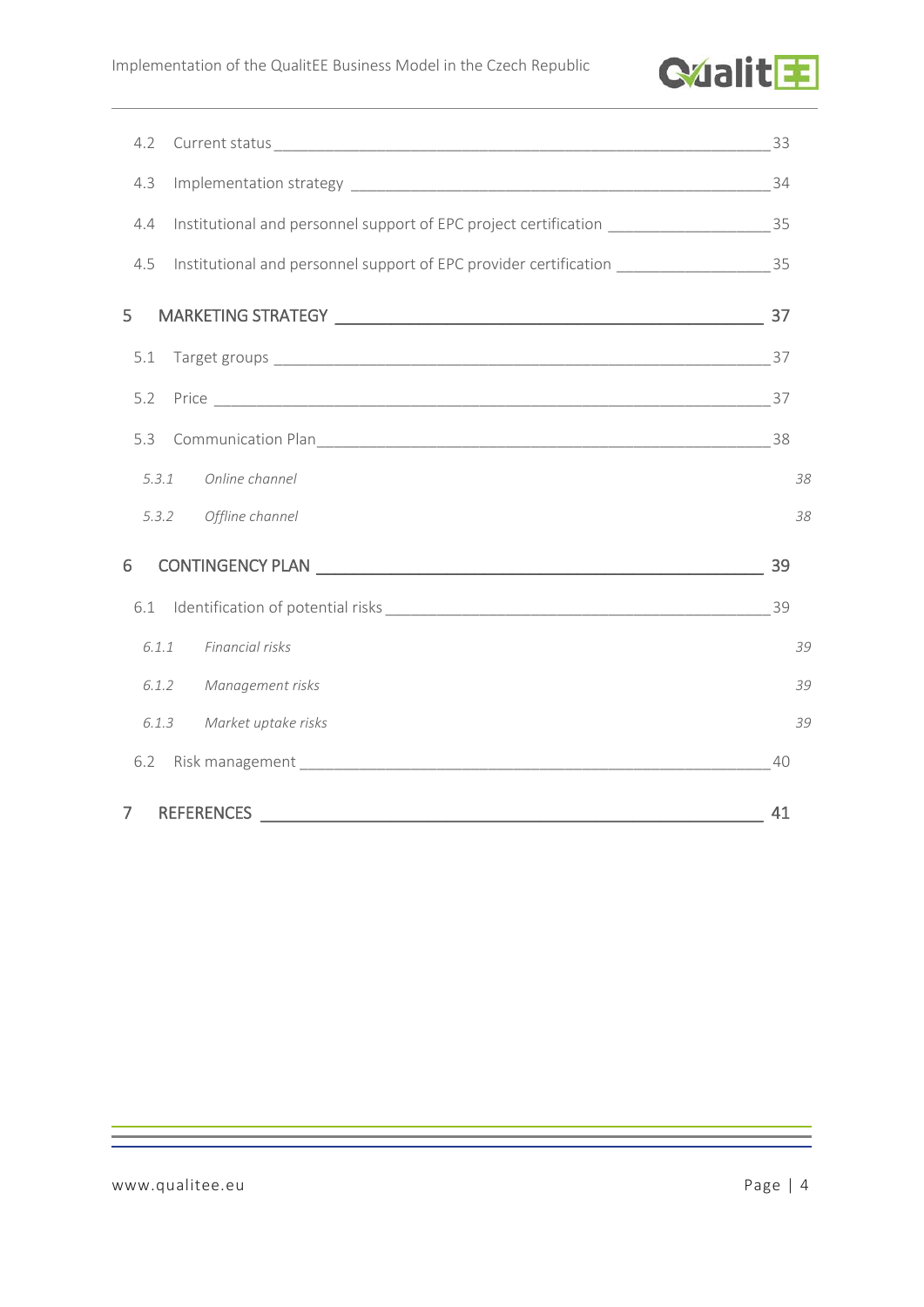

# <span id="page-4-0"></span>DEFINITIONS AND GLOSSARY

| <b>Term</b>                                       | Definition                                                                                                                                                                                                                                                                                                                                                          |  |
|---------------------------------------------------|---------------------------------------------------------------------------------------------------------------------------------------------------------------------------------------------------------------------------------------------------------------------------------------------------------------------------------------------------------------------|--|
| Annual M&V report                                 | Means an annual report on the fulfilment of obligations defined by<br>the EPC contract during the past billing period for 12 consecutive<br>months, which must include at least:                                                                                                                                                                                    |  |
|                                                   | the description of the operation of the energy system during<br>the billing period, including a description of deviations from the<br>standard operation of the energy system during the billing<br>period;                                                                                                                                                         |  |
|                                                   | the amount of cost savings achieved, total and per individual<br>$\bullet$<br>saving measures;                                                                                                                                                                                                                                                                      |  |
|                                                   | the amount of energy savings achieved;                                                                                                                                                                                                                                                                                                                              |  |
|                                                   | the amount of guaranteed savings;                                                                                                                                                                                                                                                                                                                                   |  |
|                                                   | the conclusion whether the guaranteed savings have been<br>$\bullet$<br>achieved, also whether the Client has a right to issue a penalty<br>or the EPC provider (ESCO) has a right to a bonus under the<br>terms of the contract;                                                                                                                                   |  |
|                                                   | and possibly the specification of appropriate additional<br>measures taken                                                                                                                                                                                                                                                                                          |  |
| <b>Authorization Body</b>                         | Grants authorization to certification body/bodies                                                                                                                                                                                                                                                                                                                   |  |
| <b>Baseline (reference energy</b><br>consumption) | Energy consumption which is to be used to compare with actual<br>consumption after the EPC project has been implemented in order to<br>determine savings. It can be defined either as an absolute value of<br>consumption or in the form of a formula by which consumption values<br>are calculated for specific conditions, or a combination of both<br>approaches |  |
| <b>Certification Body</b>                         | Certifies EPC projects and/or EPC providers under authorization<br>provided by the Accreditation Body                                                                                                                                                                                                                                                               |  |
| <b>Client</b>                                     | Any natural or legal person to whom an energy service provider<br>delivers an energy service                                                                                                                                                                                                                                                                        |  |
| <b>Energy Efficiency Directive</b><br>(EED)       | Directive 2012/27/EU of the European Parliament and of the Council<br>of 25 October 2012 on energy efficiency                                                                                                                                                                                                                                                       |  |
| <b>Energy efficiency</b><br>improvement*          | Increased in energy efficiency as a result of technological, behavioural<br>and/or economic changes                                                                                                                                                                                                                                                                 |  |
| Energy efficiency service<br>$(EES)**$            | Agreed task or tasks designed to lead to an energy efficiency<br>improvement and other agreed performance criteria                                                                                                                                                                                                                                                  |  |
| Energy efficiency*                                | Ratio of output of performance, service, goods or energy, to the input<br>of energy                                                                                                                                                                                                                                                                                 |  |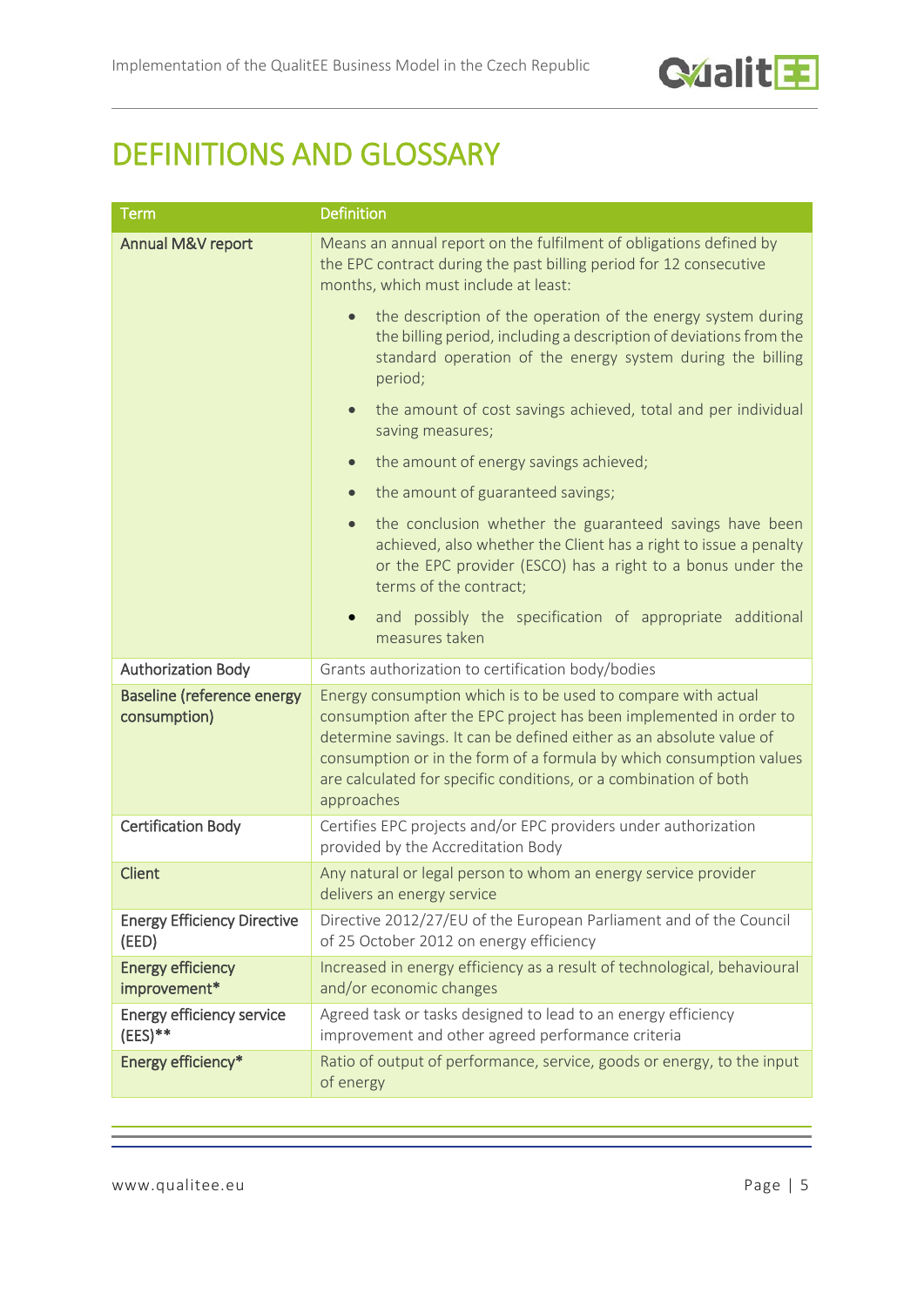

| <b>Energy management</b><br>system*                 | Set of interrelated or interacting elements of a plan which sets an<br>energy efficiency objective and a strategy to achieve that objective                                                                                                                                                                                                                                                                                       |
|-----------------------------------------------------|-----------------------------------------------------------------------------------------------------------------------------------------------------------------------------------------------------------------------------------------------------------------------------------------------------------------------------------------------------------------------------------------------------------------------------------|
| <b>Energy performance</b><br>contracting* (EPC)     | Contractual arrangement between the beneficiary and the provider of<br>an energy efficiency improvement measure, verified and monitored<br>during the whole term of the contract. Investments (work, supply or<br>service) in that measure are paid for a contractually agreed level of<br>energy efficiency improvement or other agreed energy performance<br>criterion, such as financial savings                               |
| Energy savings*                                     | Amount of saved energy determined by measuring and/or estimating<br>consumption before and after implementation of an energy efficiency<br>improvement measure, whilst ensuring normalisation for external<br>conditions that affect energy consumption                                                                                                                                                                           |
| Energy service project<br>facilitator (facilitator) | Advisory company working on behalf of the client to procure and/or<br>implement an energy service project                                                                                                                                                                                                                                                                                                                         |
| Energy service provider*                            | Natural or legal person who delivers energy services or other energy<br>efficiency improvement measures in a final customer's facility or<br>premises                                                                                                                                                                                                                                                                             |
| Energy service*                                     | TPhysical benefit, utility or good derived from a combination of<br>energy with energy-efficient technology or with action, which may<br>include the operations, maintenance and control necessary to deliver<br>the service, which is delivered on the basis of a contract. In normal<br>circumstances has proven to result in verifiable and measurable or<br>estimable energy efficiency improvement or primary energy savings |
| <b>Energy supply</b><br>contracting*** (ESC)        | Contractual arrangement for the efficient supply of energy. ESC is<br>contracted and measured in Megawatt hours (MWh) delivered                                                                                                                                                                                                                                                                                                   |
| Energy*                                             | All forms of energy products, combustible fuels, heat, renewable<br>energy, electricity, or any other form of energy, as defined in Article<br>2(d) of Regulation (EC) No 1099/2008 of the European Parliament and<br>of the Council of 22 October 2008 on energy statistics                                                                                                                                                      |
| <b>EPC</b> provider                                 | Energy service provider which delivers energy services in the form of<br><b>Energy Performance Contracting</b>                                                                                                                                                                                                                                                                                                                    |
| <b>Guaranteed savings</b>                           | Regarding costs, the minimum amount of which is guaranteed by the<br>EPC contract; The costs usually include energy, water, and other<br>related costs                                                                                                                                                                                                                                                                            |
| Project                                             | Project includes a set of measures designed to achieve an efficient<br>energy use; usually, however, the project refers to the<br>implementation of the entire process from design, to the installation<br>of the proposed measures and their commissioning, to the provision<br>of guarantees, including long-term energy management                                                                                             |
| <b>Measurement and</b><br>verification (M&V)        | Process of planning, measuring, collecting and analysing data for the<br>purpose of verifying and reporting energy savings within an individual<br>facility resulting from the implementation of energy conservation<br>measures                                                                                                                                                                                                  |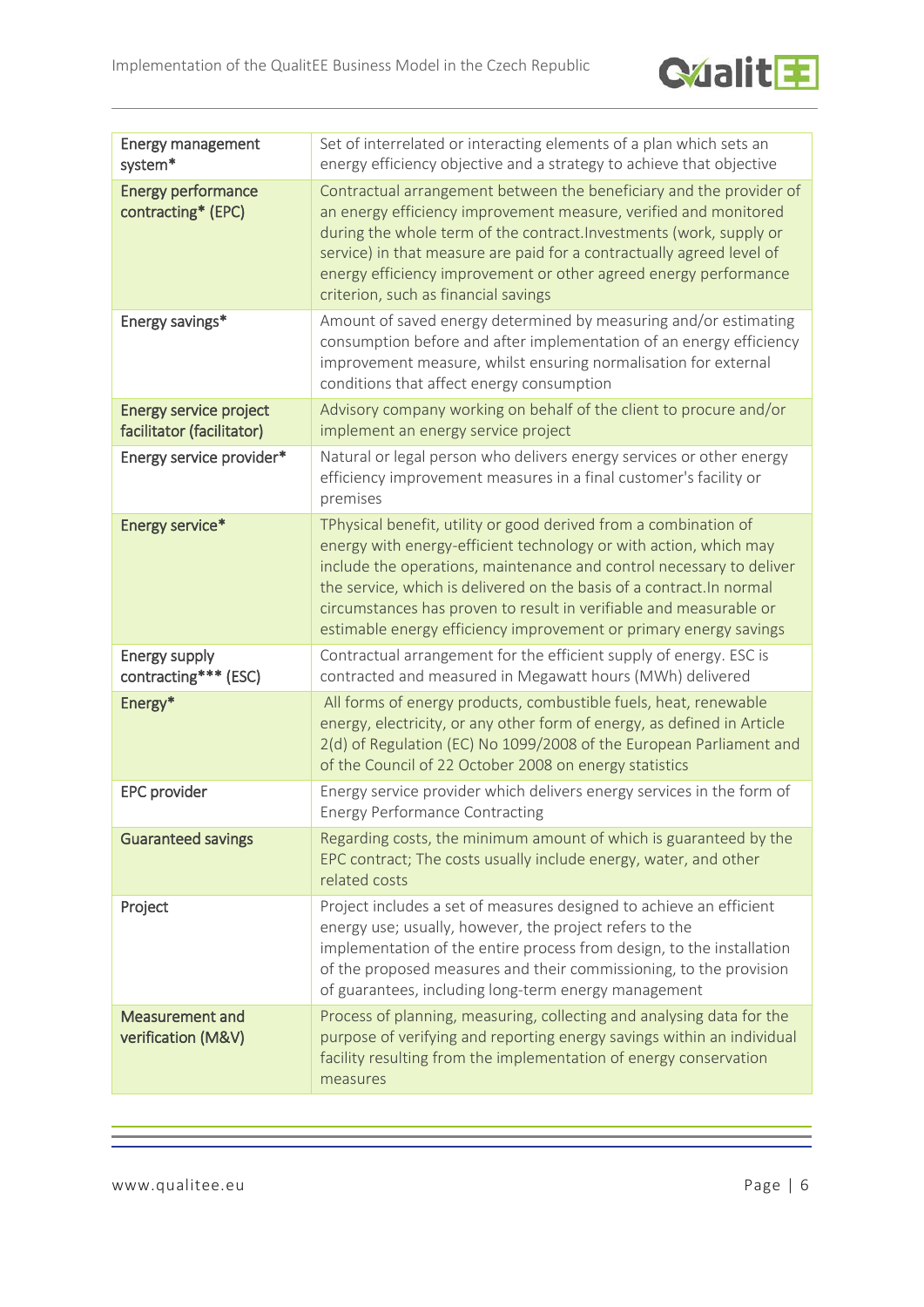

| <b>Savings</b>                                                                                 | Energy savings and/or related financial savings; the financial savings<br>include the costs of energy provision and can also include other<br>operational costs, such as the costs of maintenance and workforce |
|------------------------------------------------------------------------------------------------|-----------------------------------------------------------------------------------------------------------------------------------------------------------------------------------------------------------------|
| Tender dossier (TD)                                                                            | technical part of procurement documents to guide tenderers during<br>the preparation of indicative tenders                                                                                                      |
| The International<br>Performance<br>Measurement and<br><b>Verification Protocol</b><br>(IPMVP) | Widely referenced framework for "measuring" energy or water<br>savings, which is available at www.evo-world.org                                                                                                 |

Notes:

\*Definitions according to the Energy Efficiency Directive

\*\*Definition according to the European standard EN 15900:2010

\*\*\*Definition is a simplified version of IEA DSM Task Force 16 definition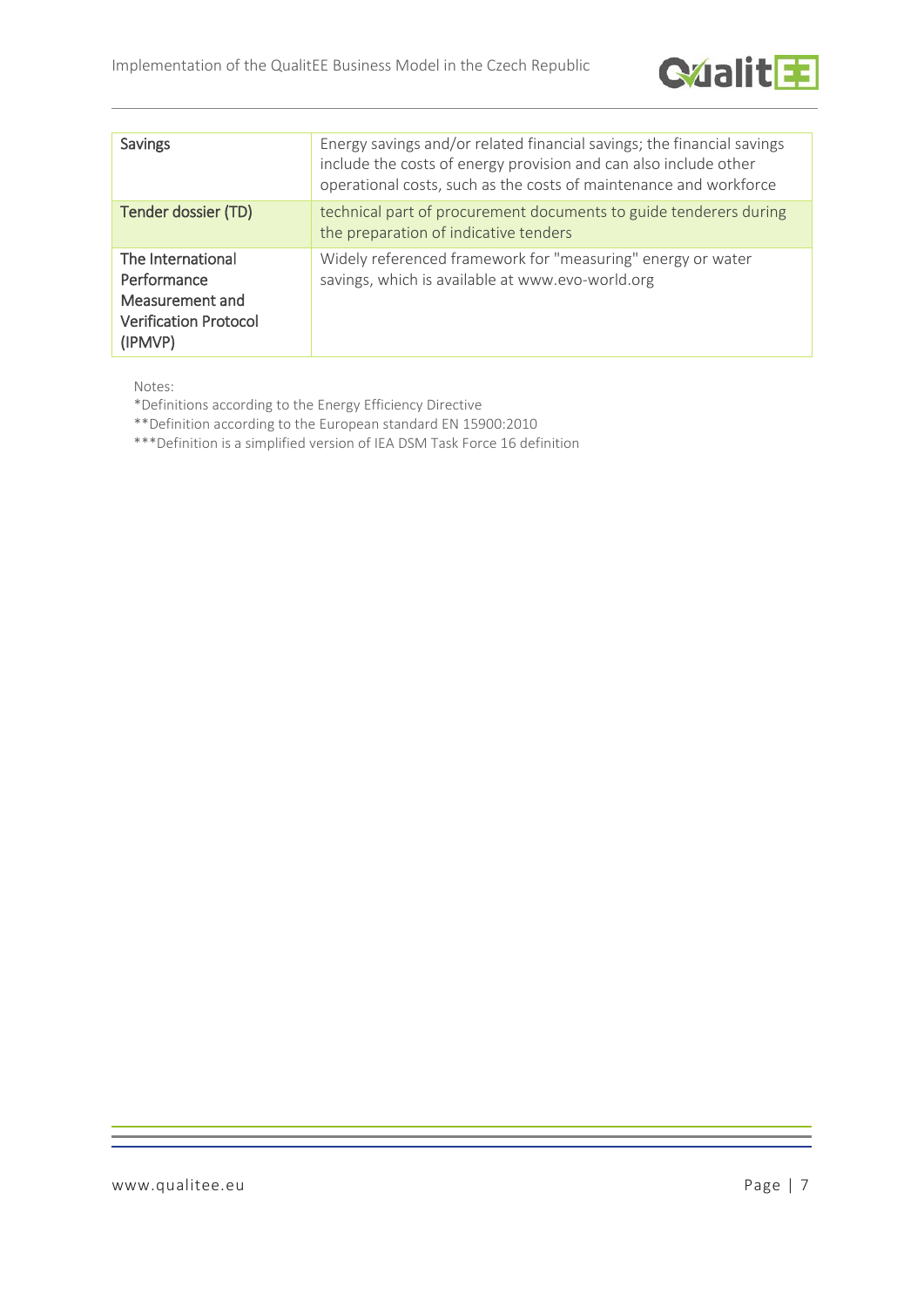

# <span id="page-7-0"></span>1 EXECUTIVE SUMMARY

The main purpose of certification of EPC projects and providers is to support the development of a trustworthy market that provides EPC services and thereby support further development of energy-saving projects.

The presented system sets specific methodological procedures and quality parameters for the preparation and implementation of EPC projects while defining the minimum requirements imposed on EPC providers. The system is set up so that the certification of EPC providers is preceded by the certification of individual EPC projects, which is a prerequisite for the certification of EPC providers. This document also describes a specific procedure and a certification method as well as an initial design of the structure of both certification schemes. The first certification scheme is designed for EPC projects, while the second one is for EPC providers.

The presented design has been discussed with the relevant stakeholders during the national promotion team meetings and national discussion platform workshops, trainings and other meetings related to the EPC market. In the last stage of design development, it was fine tuned in co-operation with the Ministry of Industry and Trade (MIT) to fit the institutional framework in the Czech Republic. The scheme design was approved in November 2019by the Division for energy efficiency and savings at the MIT. However, the implementation of the certification schemes still needs to be approved by the Council of the MIT and consequently signed by Minister of Industry and Trade. The MIT will also need to appoint one organization (under its rule) to operate as a certification body.

Though it was planned to get the certification schemes on the agenda of the Council of the MIT early in 2020, the Council has been overwhelmed by the other urgent issues. Since the declaration of the state of emergency on March 13th 2020, the situation worsened considerably as now the priority of the MIT is to deal with the adverse impacts of the emergency state on the economy. It can be expected that the whole approval process of the certification schemes will be delayed at least by the length of the state of emergency. Most probably the implementation of the schemes will start in 2021 the earliest.

In April, it has been decided to do testing of the proposed certification scheme for EPC projects in co-operation of the MIT, APES and QualitEE project. Experts will be selected to evaluate a few projects with the criteria while the EPC providers will provide the data needed. The testing will show whether the proposed criteria and certification procedure need any amendments and will support the approvals needed on the side of MIT.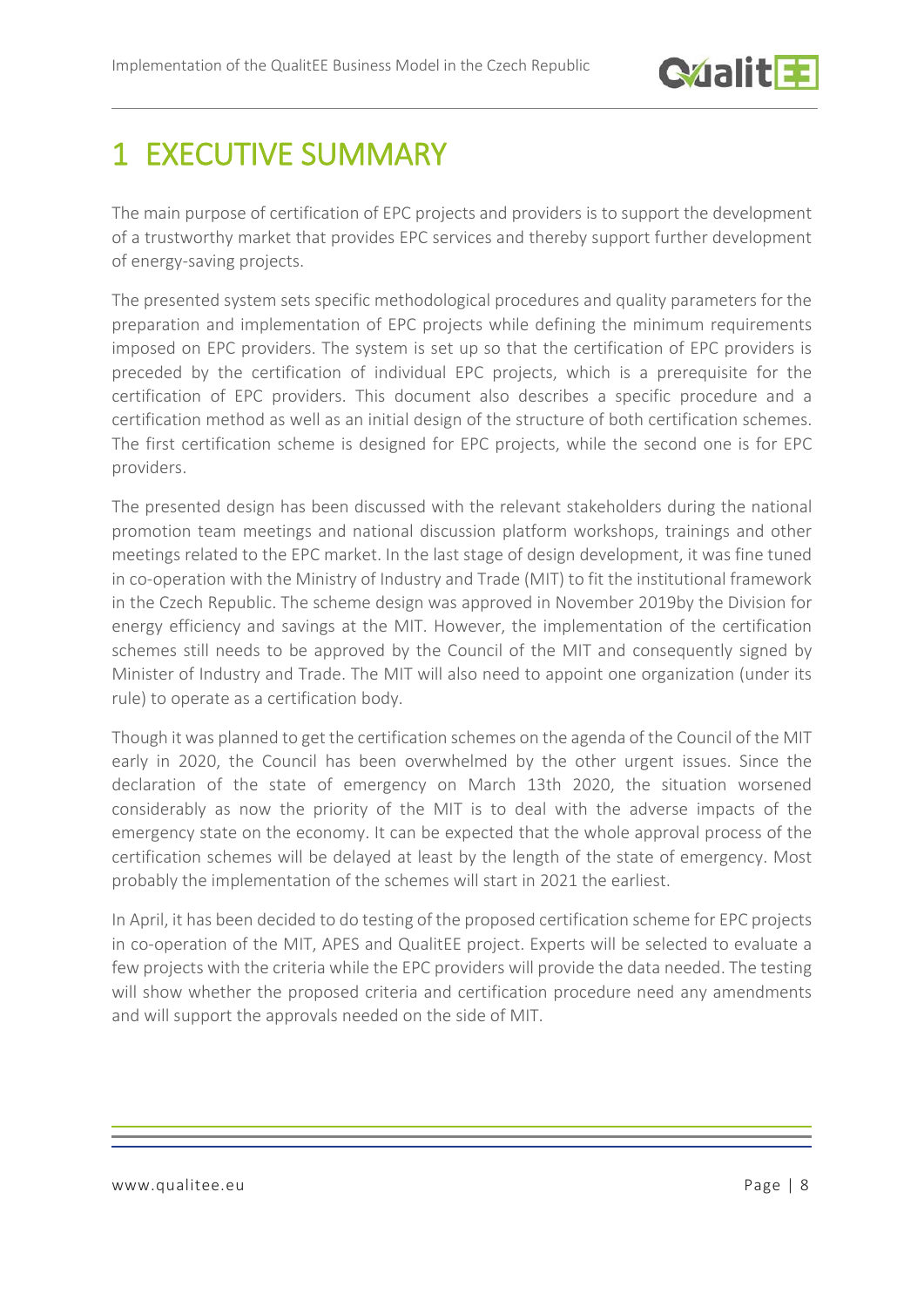

The implementation of certification systems will lead to a transparent system of classification of EPC projects and EPC providers as well as thestandardization of basic parameters for providing energy services. The certification system will be applied as follows:



 $\bullet$  As a marketing to promote energy savings market.

- As a tool for guaranteeing the quality of services provided by certified suppliers for customers, especially for customers who do not yet have experience in EPC-type energy services (meeting the requirements of Act 406/2000).
- $\bullet$  It enables the use of the EPC provider certificate as partial proof of technical qualification in a tender procedure, to the extent stated on the certificate (documents not older than 3 months, e.g. the business register record, must be submitted by the supplier during the tender procedure).
- $\bullet$  It will help expand the market through state-certified projects and statecertified suppliers, bringing an additional amount of energy savings to be counted towards Article 7 of the 2012/27/EU Energy Efficiency Directive.

The first step to evaluate EPC projects will be to verify whether the project meets the legal requirements set out in Section 10e (1) of Act 406/2000 for an energy service contract.

The project being certified must pass at least the first period of evaluation of energy savings in order to assess the quality of the project, the complexity of the contract, as well as the actual level of energy savings achieved and the fulfilment of contractual parameters. EPC projects can only be evaluated during the lifetime of the project, not before the approval of the first annual M&V report.

The certification of EPC providers is based on professional and high-quality certification of a required number of EPC projects. In order to be certified, an energy service company must demonstrate that it can implement EPC projects in such a way that all project quality requirements are met.

The remaining requirements for EPC providers can be assessed as part of the administrative process by verifying that the EPC provider meets the requirements for company experience and staff quality and qualification.

The certification should be available to all qualified companies, including small and mediumsized enterprises. Therefore, after consultation with stakeholders, a scheme independent from international standards has been chosen for certification of EPC projects and EPC providers, for simplicity and possible lower costs reasons. This means that the role of the Accreditation Body will be played by the Authorization Body, who authorizes Certification Bodies to carry out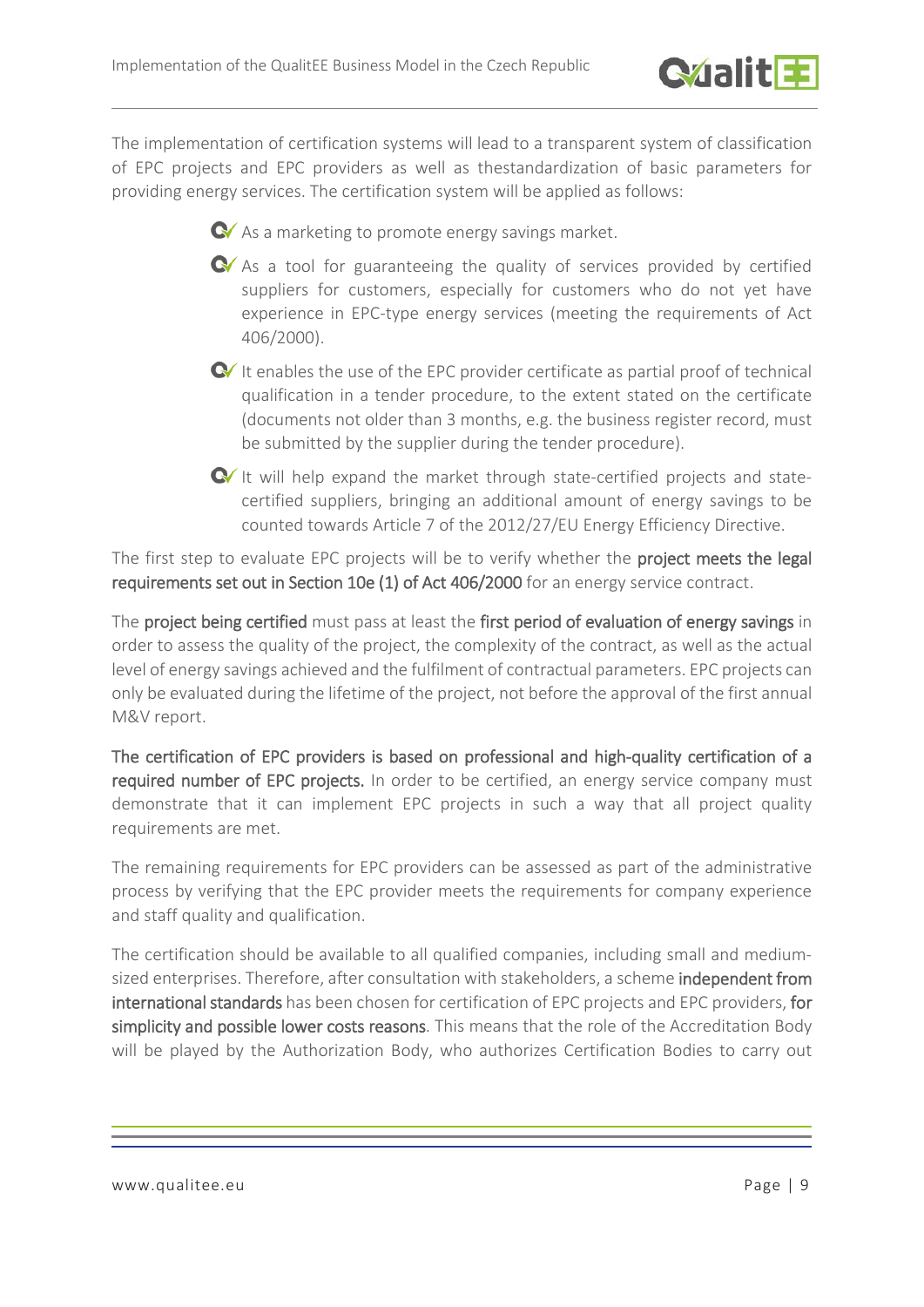certifications independently of the international standards ČSN EN ISO/IEC 17065:2013 and MPA 40-01-16.

The structure of organizations with three key roles is crucial to the functioning of the certification system:

Authorization Body that authorizes the Certification Body and designates the certification scheme owner;

- C Certification Body that certifies EPC projects and/or EPC providers;
- Certification Scheme Owner that sets the criteria, requirements, and technical rules of certification;
- $\bullet$  Certificate holder the organization that receives the given certificate.

The recommended institutional roles are shown in the table below.

#### Table 1 Institutional involvement

|                                   | <b>Certification of EPC projects</b>                                                                                                 | <b>Certification of EPC</b><br>providers                                                                                                |
|-----------------------------------|--------------------------------------------------------------------------------------------------------------------------------------|-----------------------------------------------------------------------------------------------------------------------------------------|
| <b>Authorization Body</b>         | Ministry of Industry and Trade                                                                                                       | Ministry of Industry and<br>Trade                                                                                                       |
| <b>Certification Bodies</b>       | State institution responsible for<br>setting up a certification<br>committee composed of experts<br>with the required qualifications | State institution<br>responsible for setting up<br>a certification committee<br>composed of experts with<br>the required qualifications |
| <b>Certification Scheme Owner</b> | Expert company                                                                                                                       | Expert company                                                                                                                          |

.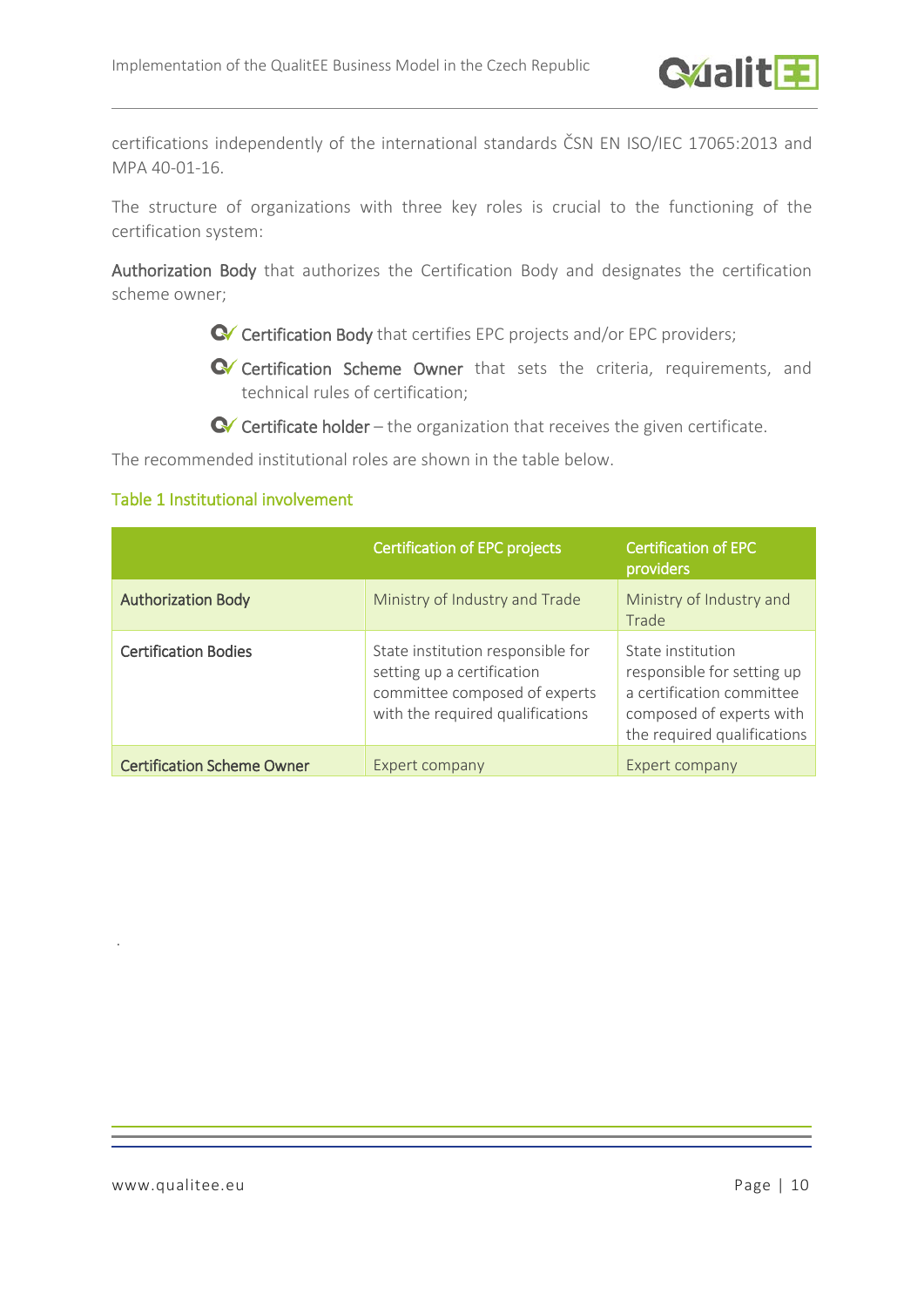

# <span id="page-10-0"></span>2 INTRODUCTION

The report describes the design and planned implementation of the certification schemes for the EPC projects and EPC providers in the Czech Republic.

This report has been developed as part of the "QualitEE – Quality Certification Frameworks for Energy Efficiency Services" project supported by the EU's Horizon 2020 programme. The QualitEE project aims to increase investment in EES and improve trust in service providers.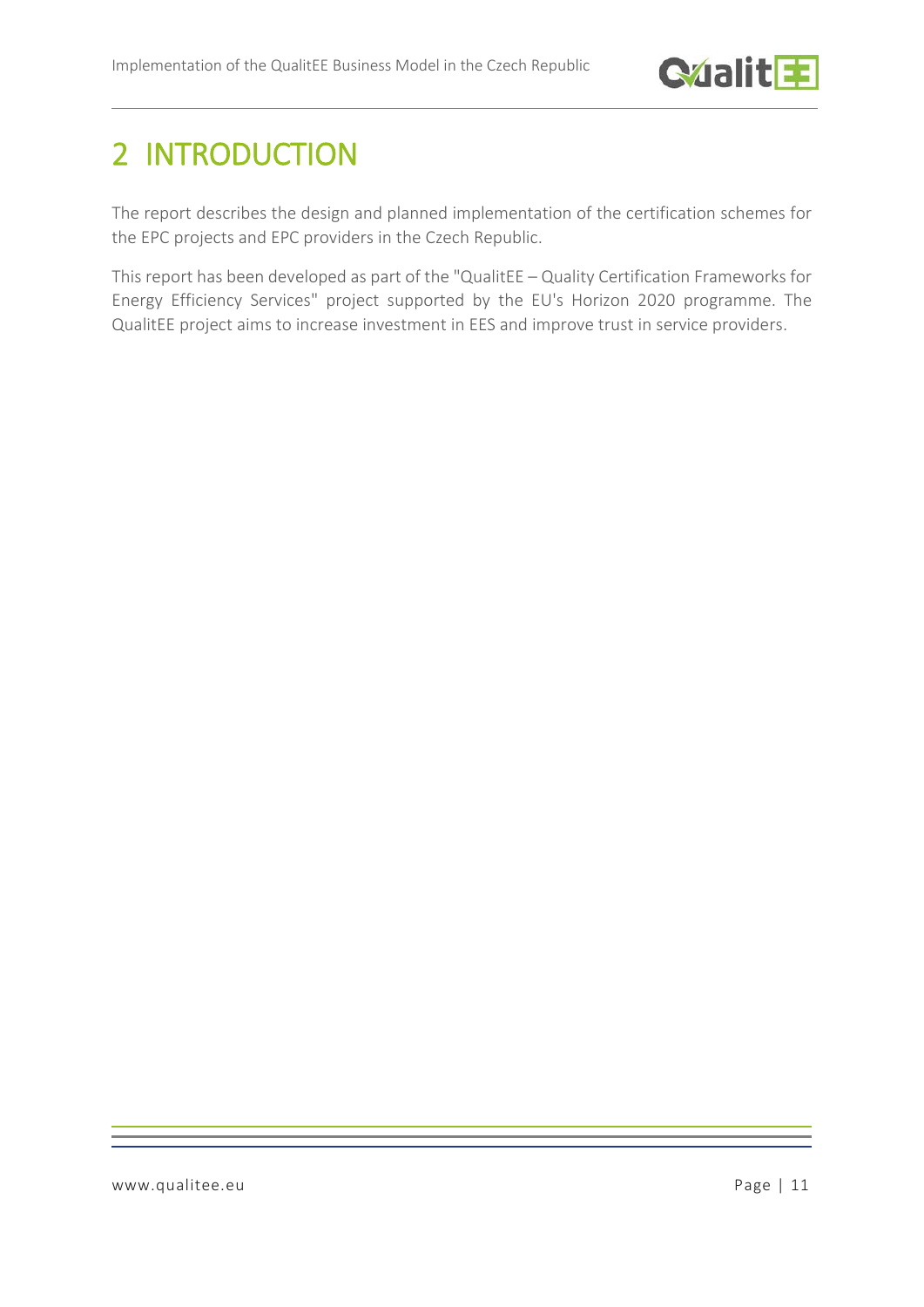# <span id="page-11-0"></span>3 THE CASE OF THE CZECH REPUBLIC

# <span id="page-11-1"></span>3.1 Description

The main purpose of certification of EPC projects and providers is to support the development of a trustworthy market that provides EPC services and thereby supports further development of energy-saving projects.

The EPC market in the Czech Republic is well-developed, with a high level of know-how among EPC providers and acceptance of EPC by several banks, providing substantial financing opportunities for current EPC projects.

Historically, the success of EPC in the Czech Republic can mainly be attributed to the continuous bottom-up efforts of energy service companies. Since 2010, these efforts are concentrated within the association of energy service providers APES.

The first EPC project in the Czech Republic was implemented as early as 1993. Between 1994 and 2017, about 240 EPC projects have been implemented with a value above CZK 300 billion (Chance for Buildings 2018). Currently, the EPC market is experiencing stagnation. According to the APES, in 2016 nine new EPC projects were commissioned with a value of CZK 259 million and another nine new EPC projects were commissioned in 2017 on 39 sites with a total value of CZK 249 million (Chance for Buildings 2018). EPC providers and facilitators reported in the QualitEE survey (2017) that the market for EPC services is stagnating or experiencing only slight growth in the Czech Republic. From 2020 slight growth is expected as some projects use subsidies for energy savings provided by the State Environemntal Fund.

The QualitEE survey in 2019 reported that typical EPC contracts in the Czech Republic are held with public sector clients. Municipalities are followed by two other key areas of the public sector: healthcare and education. Czech EPC providers and facilitators selected "Administrative barriers in the public sector" and "Complexity of the concept / Lack of information" as the top two barriers to EPC business. These are followed by "Low demand" and "Lack of trust in the ESCO industry".

Adoptions of EPC in governmental institutions is still very low due to very low interest of decision makers. EUROSTAT rules on public debt hinder adoption of EPCs. By the law governmental organisations cannot take out loans to finance EPC projects.

In the Quality market survey (Szomolányiová 2018), the majority of respondents in the Czech Republic agreed that the main benefits of a quality assurance scheme would be an increase in customer trust and standardised quality criteria.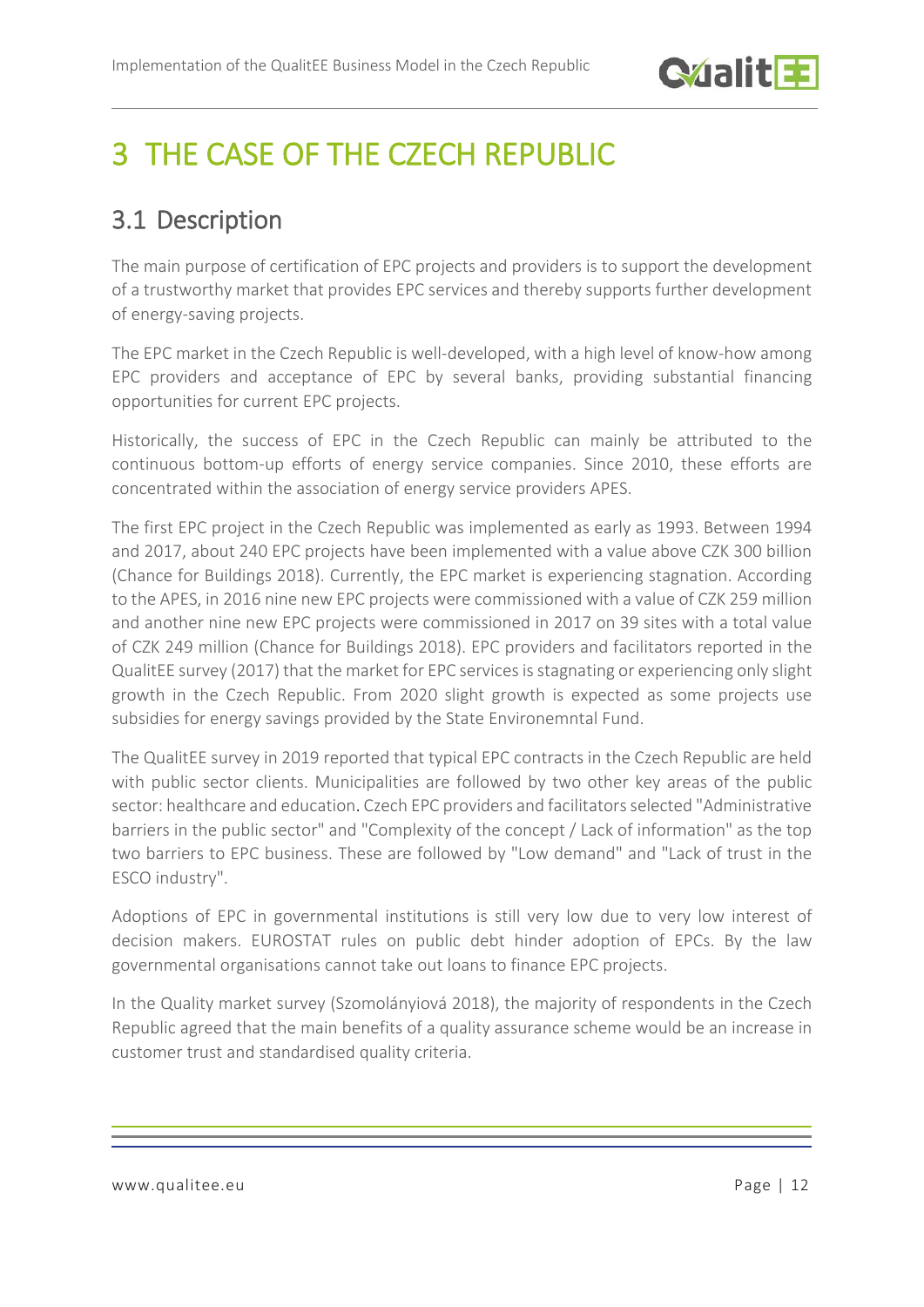

Currently, there are two complementary quality assurance schemes under development in the Czech Republic. The first one known as the Reasonable Energy Savings programme (Program Úspory energie s rozumem 2020) supports preparation of good quality energy efficiency projects. Until now, the feasibility studies have been prepared for about 20 energy efficiency projects, which are currently evaluated. The programme also plans to register the projects which select the energy efficiency masures for implementation. The last part, which would award to selected implemented projects a status of good quality is currently under development. at the time of writing.

The second scheme, prepared within the QualitEE project, is focused on the certification of EPC projects and providers. It is in the stage of finalised proposal waiting for the final approval from the Ministry of Industry and Trade (MIT). The scheme prsented in this document sets specific methodological procedures and quality parameters for the preparation and implementation of EPC projects while defining the minimum requirements imposed on EPC providers. The system is set up so that the certification of EPC providers is preceded by the certification of individual EPC projects, which is a prerequisite for the certification of EPC providers. This document also describes a specific procedure and a certification method as well as an initial design of the structure of both certification schemes. The first certification scheme is designed for EPC projects, while the second one is for EPC providers.

The scheme design has been approved by the responsible Division for energy efficiency and savings at the MIT in November 2020. However, the implementation of the certification schemes still needs the be approved by the Council of the MIT and consequently signed by Minister of Industry and Trade. The approval process has been slowed down by current COVID-19 crisis.

The implementation of certification systems will lead to a transparent system of classification of EPC projects and EPC providers and standardization of basic parameters of providing energy services. The certification system will especially find the following applications:

 $\bullet$  as a marketing product in expanding the energy savings market,

- $\bullet$  as a tool for guaranteeing the quality of services provided by certified suppliers for customers, especially for customers who do not yet have experience in EPC-type energy services (meeting the requirements of Act 406/2000),
- $\bullet$  it enables the use of the EPC provider certificate as a partial proof of technical qualification in a tender procedure, to the extent stated on the certificate (documents whose age must be under 3 months, e.g. the business register record, must be submitted by the supplier during the tender procedure),

www.qualitee.eu Page | 13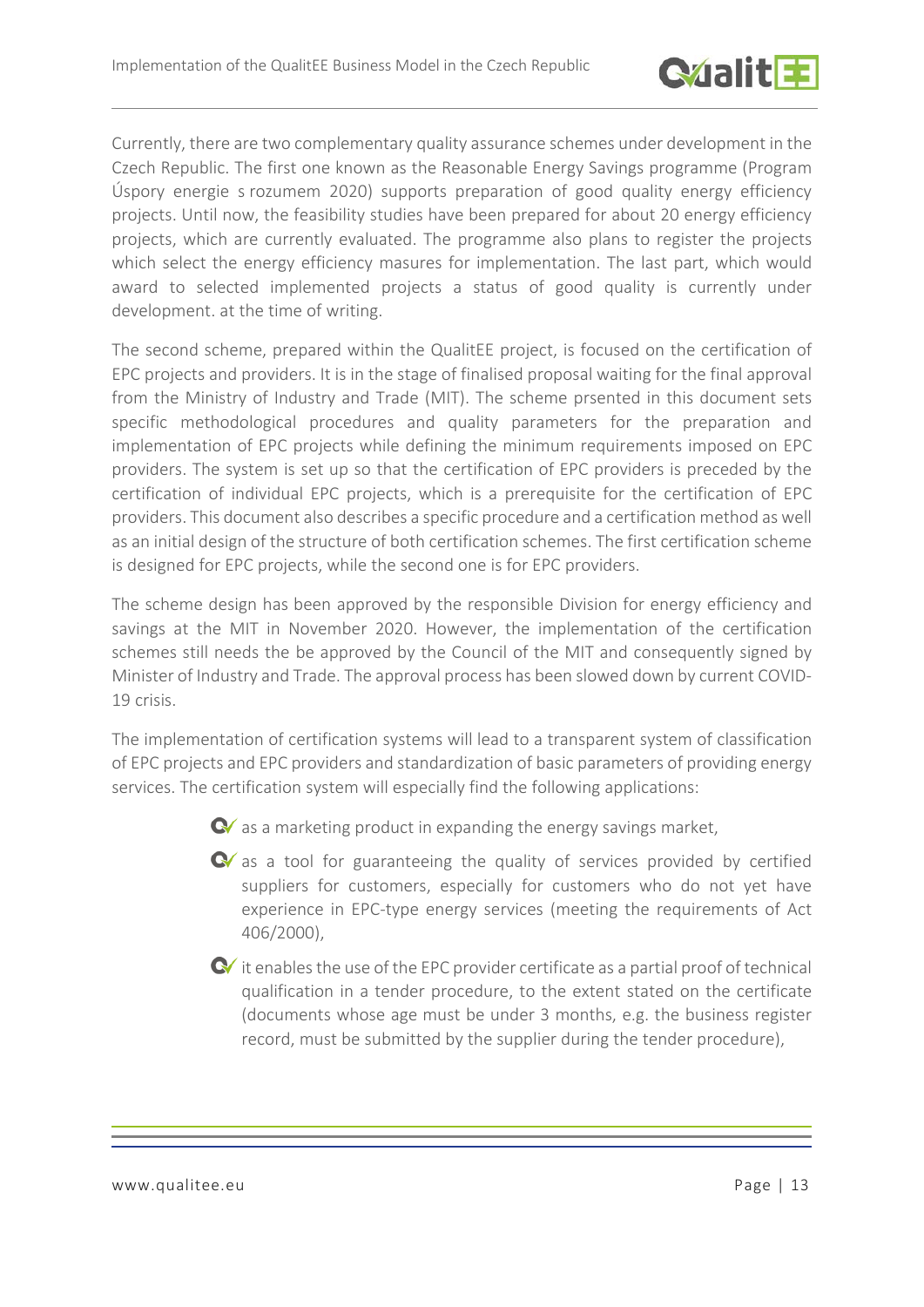

 $\bullet$  it will expand the market through state-certified projects and state-certified suppliers, bringing an additional amount of energy savings to be counted towards Article 7 of the 2012/27/EU Energy Efficiency Directive.

# <span id="page-13-0"></span>3.2 EPC project certification

## <span id="page-13-1"></span>3.2.1 EPC project certification process

The first step of evaluating EPC projects will be to verify whether the **project meets the legal** requirements set out in Section 10e (1) of Act 406/2000 for an energy service contract (see [Table 2](#page-16-1) below) .

The project being certified must pass at least the first period of evaluation of energy savings in order to evaluate the quality of the project, the complexity of the contract, as well as the actual level of energy savings achieved and the fulfilment of contractual parameters. EPC projects can only be evaluated during the lifetime of the project, not before the approval of the first annual M&V report.

The EPC project certification process is illustrated in the flow chart below:



### Figure 1 The EPC project certification process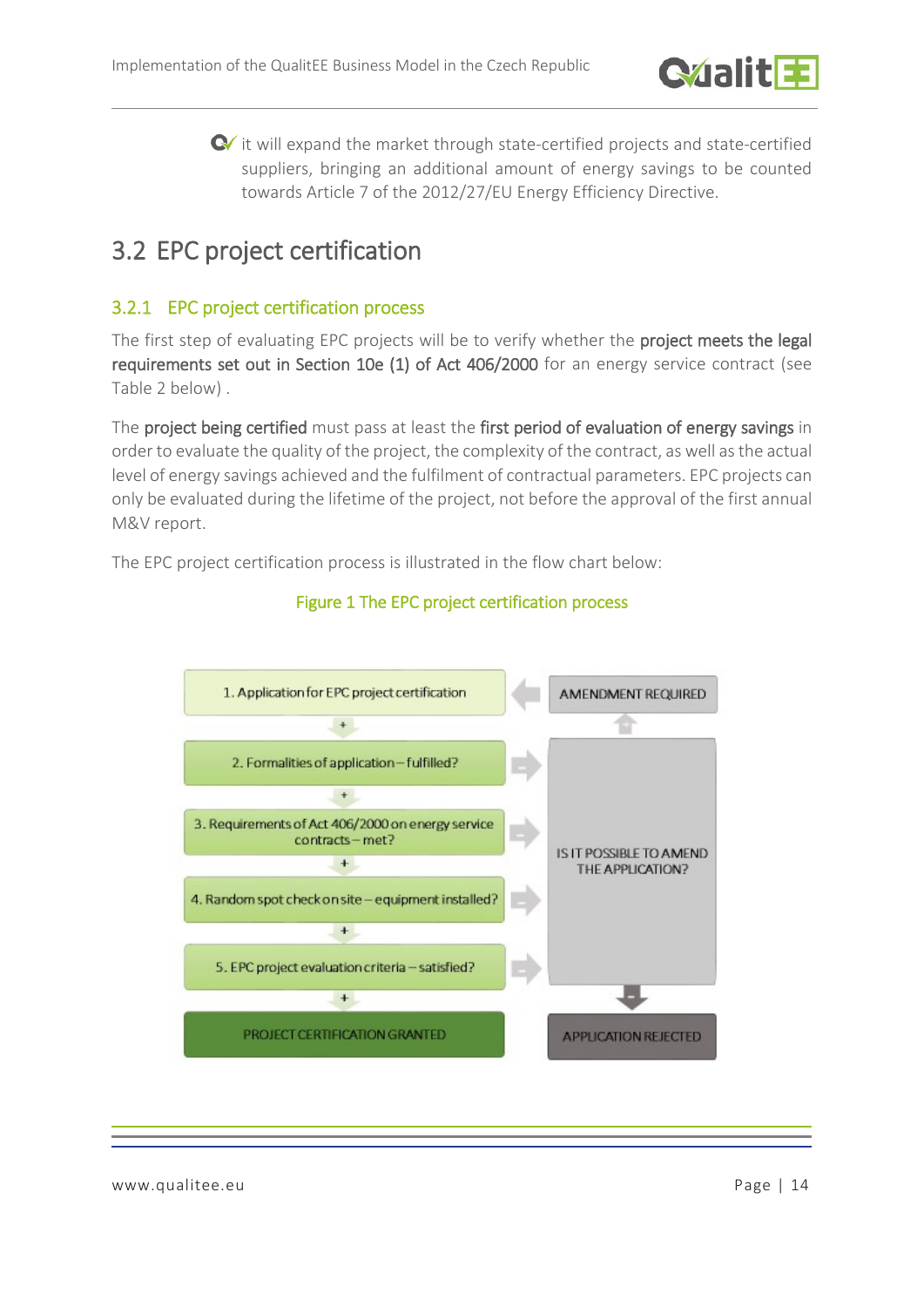

#### Submission of the application

The applicant for certification of an EPC project shall submit all of the following documents:

 $\bullet$  a filled-in application for EPC project certification;

 $\bullet$  a copy of the valid energy service contract:

 $\bullet$  an interim annual report up by the date of submission of the application for a period of 12 consecutive months.

The application for EPC project certification must include:

 $\bullet$  identification information of the applicant:

- $\bullet$  identification information of the EPC project client, including contact details (email and telephone number) of the person responsible for the economic part of the project and of the person responsible for the technical part of the project;
- $\bullet$  the date of conclusion of the contract;
- $\bullet$  the starting date of guaranteed savings fulfilment;
- $\bullet$  the total costs of the EPC project according to the contract and, in particular, its investment costs;
- $\bullet$  annual guaranteed savings and savings achieved from the start of the project until the submission of the application on the basis of interim annual reports; savings data are presented for each year and the total duration of the project, broken down by savings in electricity, heat, natural gas, and other costs (wages etc.).

#### Evaluation of the EPC project formalities

In the first stage of the evaluation, an employee of the Certification Body verifies the formalities of the application, including the completeness of the appendices and the full payment of the required fees.

#### Expert evaluation of the EPC project

The Certification Body will carry out the second phase of the evaluation on the basis of an expert evaluation. This will be done by a member of the committee – an expert with experience with EPC projects. The expert will evaluate the EPC project based on the submitted documents. They will fill in the EPC project evaluation form, based on which the committee decides whether or not to grant the certificate.

The expert will focus on the following evaluation criteria:

www.qualitee.eu Page | 15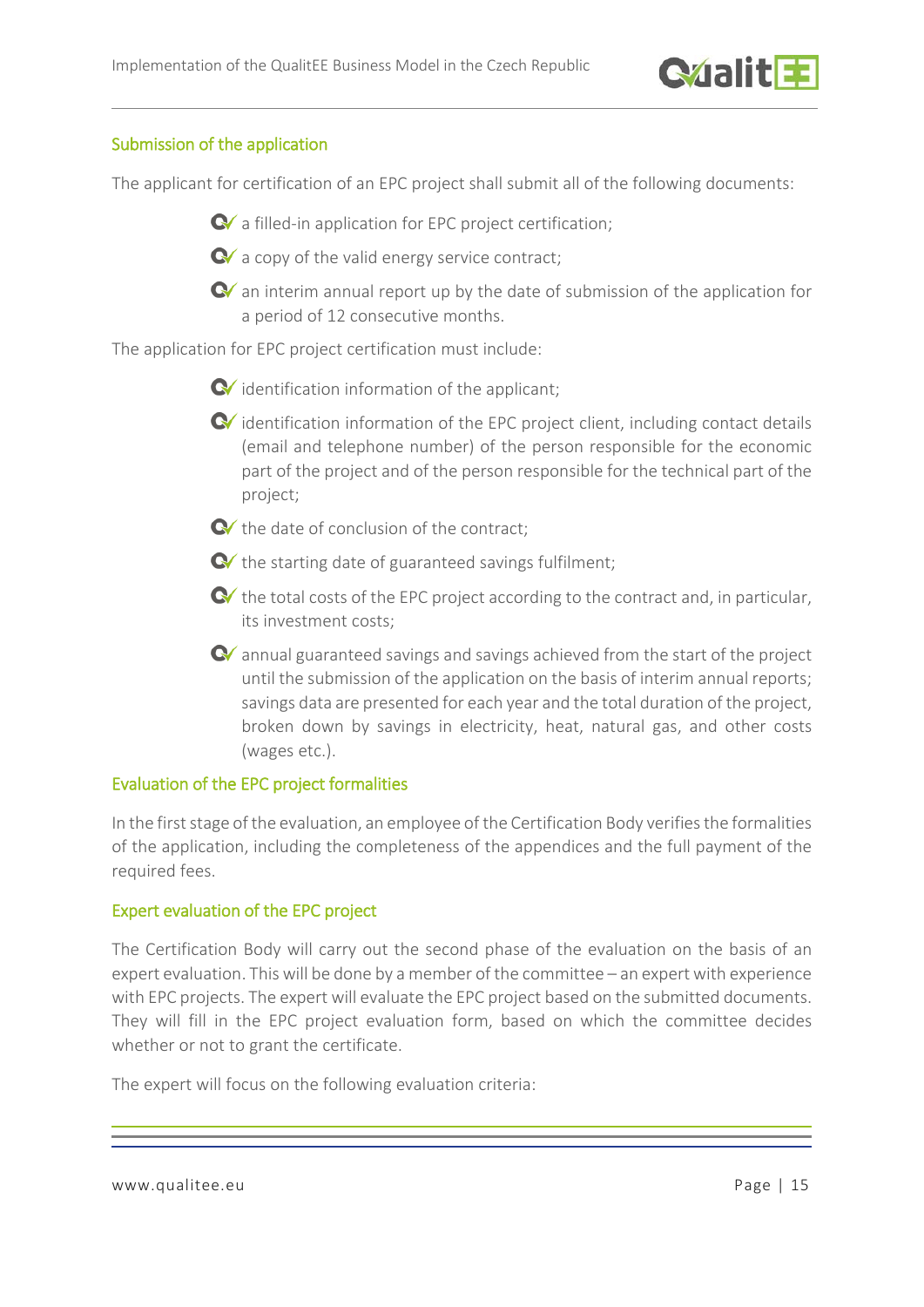

- 1. The expert will verify whether the submitted contract meets all the statutory requirements specified in Section 10e (1) of Act 406/2000 of an energy service contract;
- 2. The expert will personally visit the site of installation of the saving measures and carries out random checks that the installation of the main saving measures has been prepared;
	- **C** they will confirm that the selected equipment is ready to be installed on the specified site and functioning correctly (criterion A-1);
	- $\bullet$  based on specific inquiries with contact staff of the client, they will identify and document the views of client representatives on the quality and functionality of the equipment installed and the fulfilment of several key criteria (selected on the basis of the type of the project and technology from a list of all evaluated criteria stated in the application);

 $\bullet$  if the client's representatives submit any reservations, the expert will settle them, i.e. decide the eligibility of the reservations;

- 3. The expert will evaluate whether all EPC project evaluation have been met based on the contract submitted, on the annual M&V report submitted, and on the information obtained at the installation site. The criteria cannot be fulfilled only partially – each mandatory criterion must be fully met. The project will only be certified if it meets all the mandatory criteria. The evaluation of the criteria focuses in particular on achieving the guaranteed savings:
	- $\bullet$  If the guaranteed savings have not been achieved according to the latest interim annual report, the application is rejected.
	- $\bullet$  If the information provided in the application demonstrates that the deviation between the guaranteed savings and the savings achieved for any period of the year has been unacceptable, the application is rejected.
	- $\bullet$  If the information provided in the application demonstrates that the deviation between the guaranteed savings and the savings achieved for any period of the year has been lower than acceptable, the expert will examine the reason for this deviation.
	- The expert will verify that savings have been achieved due to the implementation of the EPC project and not due to another project that is not directly part of the EPC project.The expert will evaluate the quality of operation to quickly identify technical system problems, in order to ensure remediation by the time specified in the contract.

www.qualitee.eu Page | 16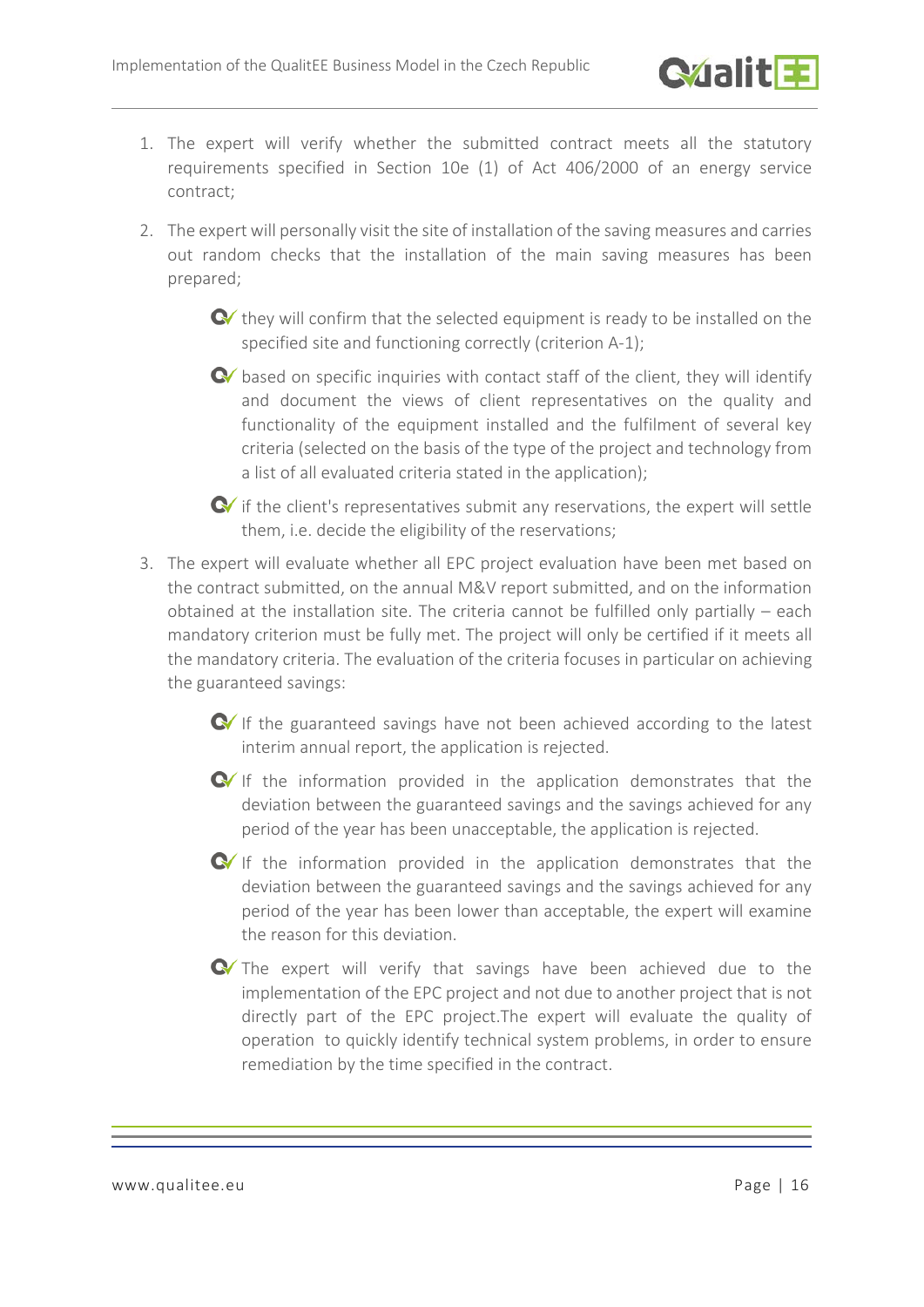

#### Granting the certificate to the EPC project

If all mandatory criteria for issuing the certificate to the EPC project are met, the Certification Body grants a project certificate to the applicant.

#### Amending the application

If the requirements are not fulfilled and it is still possible to rectify it (e.g. by filling in missing data in the application), the Certification Body will demand an amendment of the application or its mandatory appendices.

#### Rejection of the application

If some criteria are not met even after the final deadline for amendments, the application for project certification is rejected.

### <span id="page-16-0"></span>3.2.2 Quality evaluation criteria for an EPC contract

The first step of evaluating EPC projects is to verify that it is a project meeting the legal requirements set out in Section 10e (1) of Act 406/2000 (see table below) for energy service contracts. Although this Act defines the requirements only for energy services where the beneficiary is a contracting authority under the public procurement act, these requirements will apply to all EPC projects for certification purposes.

### <span id="page-16-1"></span>Table 2 Requirements for energy service contracts according to § 10e of Act No. 406/2000 on energy management

(1) The energy service contract (hereinafter referred to as the "contract") must be in writing and must also contain:

- a. a list of energy efficiency measures to be implemented or a list of energy efficiency results to be achieved;
- b. a specification of the guaranteed cost savings or energy savings to be achieved by implementing the measures described in the contract, including the amount of the guaranteed savings to be achieved in each period for the duration of the contractual obligation under standard operating conditions;
- c. the contract length, the conditions for withdrawal, the dates and the periods relevant for determining the achieved cost savings or energy savings;
- d. initial data making it possible to ascertain the achieved savings of costs or energy, which include at least: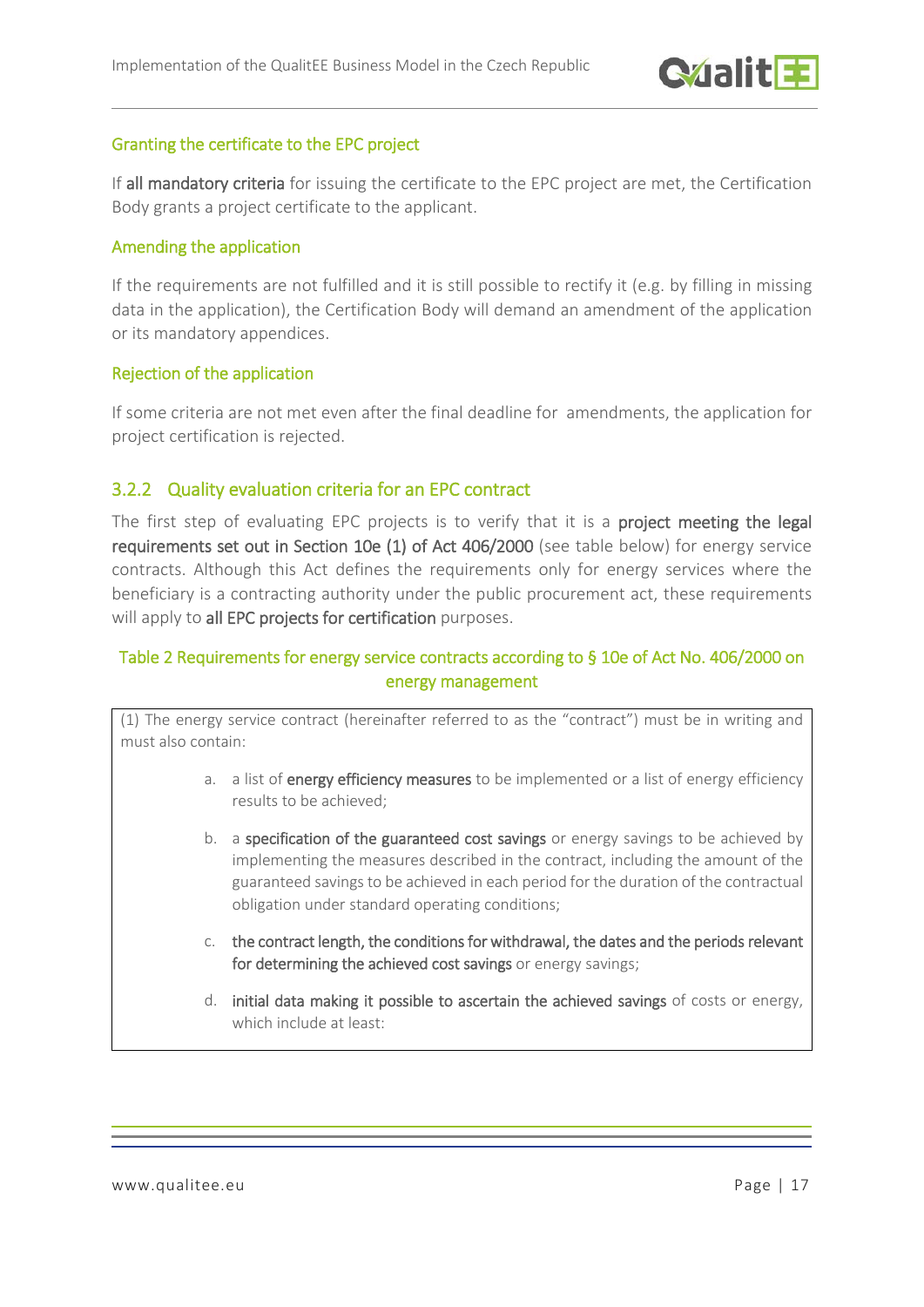

• the initial energy consumption and the initial cost level against which the savings are calculated; and • the initial energy prices on the basis of which the baseline cost (referred to in point 1) is calculated, e. a list of the necessary steps to implement the measure or set of measures, accompanied, where appropriate, by the related costs; f. conditions for the possible involvement of third parties in subcontracting relations with the energy service provider; g. determination of remuneration for the energy service provider for the provided performance, including the distribution of the parties' share in the achieved financial savings, h. conditions for documenting, measuring and verification of the achieved guaranteed savings of costs or energy, quality assurance and guarantees; i. the procedure of responding to changing framework conditions, which affect the content and outcome of the contract, in particular changes in energy prices, changes in the intensity of use of facilities and equipment; j. agreement about the level of financial risk or penalties in the event of failure to achieve the agreed increase in energy efficiency; k. and penalties for breach of contractual obligations.

## <span id="page-17-0"></span>3.2.3 Quality evaluation criteria for EPC projects

### European Technical Quality Criteria

The Czech scheme applies criteria tailored to the conditions of the Czech EPC market based on the Guidelines of European Technical Quality Criteria (Leutgöb et al. 2019). The Guidelines of European Technical Quality Criteria published by the QualitEE project team comprises of nine technical quality criteria:

- **Q** OC1 ADEQUATE ANALYSIS
- QC2 QUALITY OF IMPLEMENTATION OF TECHNICAL ENERGY EFFICIENCY IMPROVEMENT MEASURES
- **QC3 SAVINGS GUARANTEE**
- **Q** OC4 VERIFICATION OF ENERGY SAVINGS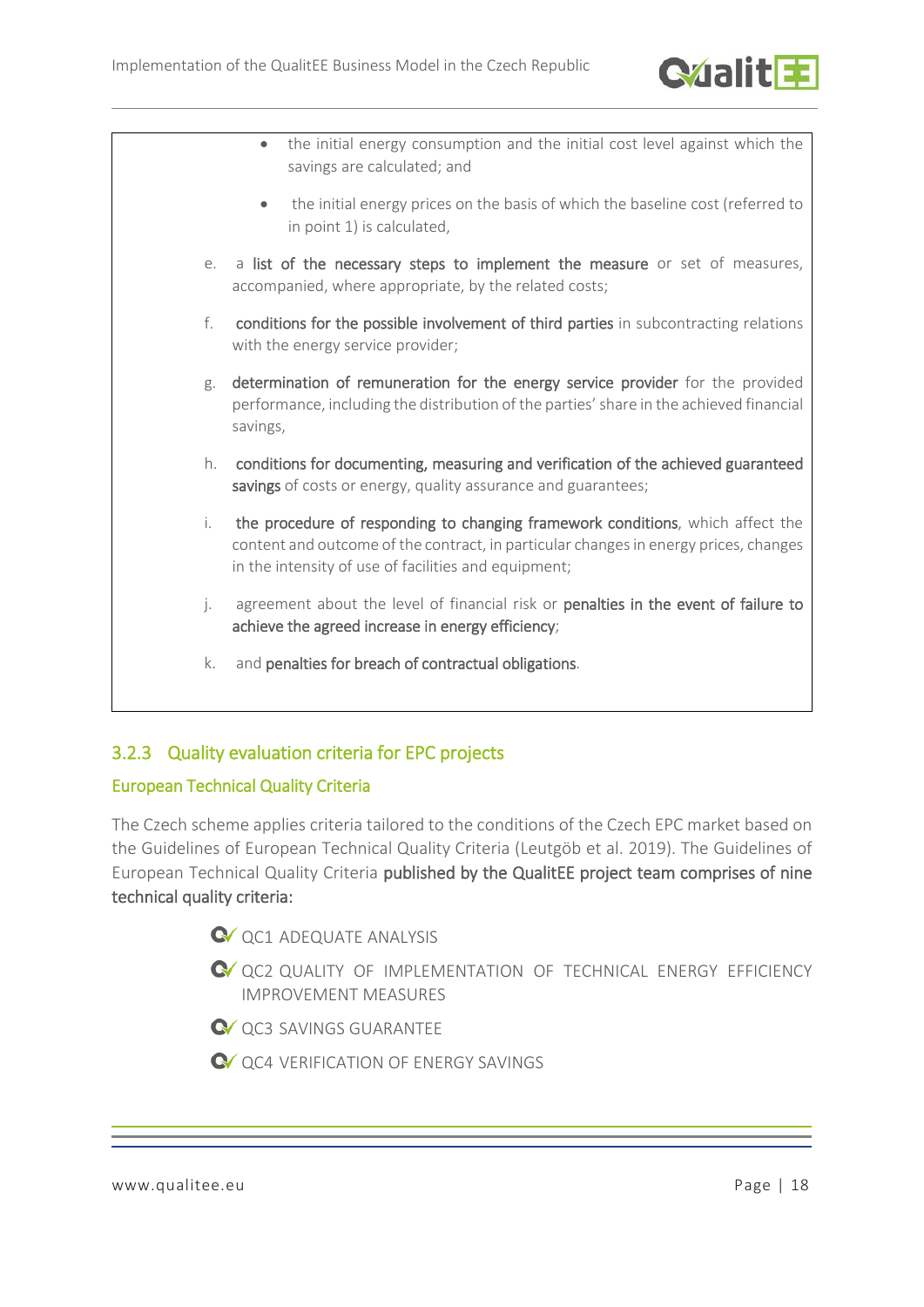

- **QC5 VALUE RETENTION AND MAINTENANCE**
- $\bullet$  ac6 communication between the EES PROVIDER AND THE CLIENT
- QC7 COMPLIANCE WITH OF USERS' COMFORT REQUIREMENTS
- QC8 INFORMATION AND MOTIVATION OF USERS
- $\bullet$  QC9 COMPREHENSIBLE CONTRACTUAL STIPULATIONS FOR THE CONTRACTING OF SPECIFIC REGULATORY REQUIREMENTS

#### Evaluation criteria and verification procedures for EPC projects in the Czech Republic

The quality criteria selected for the use in the Czech Republic have been a subject of discussion among stakeholders at the national level. Consequently, the feedback has been incorporated allowing us to present an extended and agreed set of criteria.

EPC projects must meet a set of criteria for quality of performance. The EPC Project will only be certified if it meets all the criteria listed in the following table.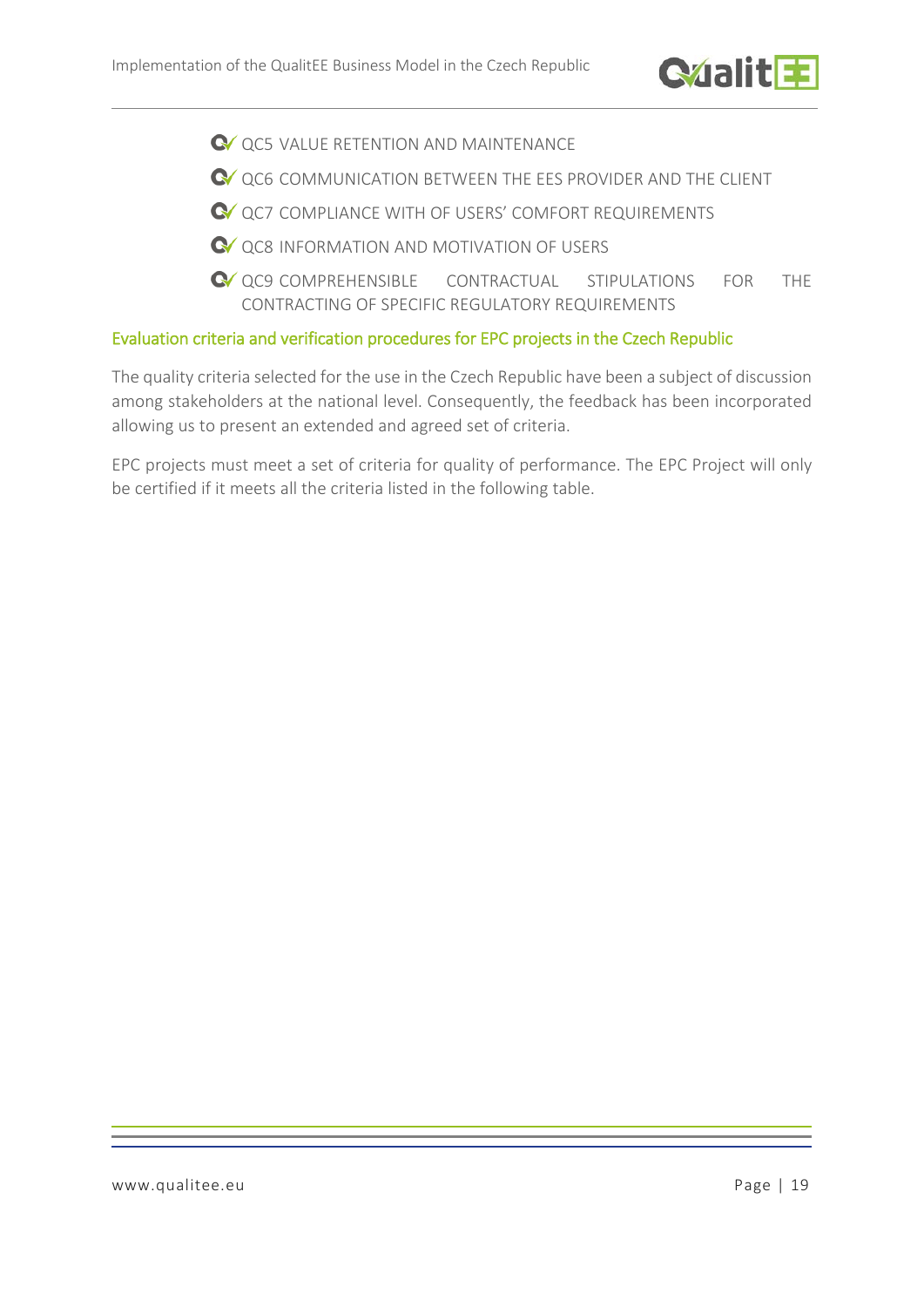

|  |  |  |  |  | Table 3 Evaluation criteria and verification procedures for EPC projects |
|--|--|--|--|--|--------------------------------------------------------------------------|
|--|--|--|--|--|--------------------------------------------------------------------------|

| NO.     | <b>EVALUATION CRITERION</b>                                                                                        | <b>CRITERION SPECIFICATION</b>                                                                                                                                                                                                                                                                                                                                                                                                                                                                                                                                                               | <b>VERIFICATION</b>                                                                                                                                                                                                         |
|---------|--------------------------------------------------------------------------------------------------------------------|----------------------------------------------------------------------------------------------------------------------------------------------------------------------------------------------------------------------------------------------------------------------------------------------------------------------------------------------------------------------------------------------------------------------------------------------------------------------------------------------------------------------------------------------------------------------------------------------|-----------------------------------------------------------------------------------------------------------------------------------------------------------------------------------------------------------------------------|
| A       | Measures and guaranteed<br>savings                                                                                 |                                                                                                                                                                                                                                                                                                                                                                                                                                                                                                                                                                                              |                                                                                                                                                                                                                             |
| $A-1$   | Installation and functionality<br>assurance of saving measures<br>and equipment according to<br>the contract       | Saving measures and equipment have been installed as<br>specified in the contract                                                                                                                                                                                                                                                                                                                                                                                                                                                                                                            | Checking the actual installation of selected key saving<br>measures and equipment and their functionality on<br>site (including random checks of the remaining<br>measures)                                                 |
| $A-2$   | Dependency of remuneration<br>on adherence with the<br>savings guarantee                                           | The reduction in remuneration must be at least equal to<br>the deviation from the guaranteed savings                                                                                                                                                                                                                                                                                                                                                                                                                                                                                         | Contract: The requirement must be part of the<br>contractual terms relating to guaranteed savings                                                                                                                           |
| $A-3$   | Guaranteed savings achieved                                                                                        | The savings achieved for the last assessed annual period<br>submitted for verification are not less than 100% of the<br>value of the guaranteed savings according to the contract.<br>(Annual savings are savings for 12 consecutive months.)<br>At the same time, in each sub-period assessed in the past,<br>the savings achieved do not show an unacceptable<br>deviation from the guaranteed savings. If the deviation is<br>less than unacceptable, the applicant must justify the<br>deviation<br>Unacceptable deviation: Savings achieved are less than<br>65% of guaranteed savings. | The verification is performed by comparing the<br>amount of savings achieved according to the<br>submitted M&V report and the data in the application<br>with the values of guaranteed savings according to<br>the contract |
| $A - 4$ | Adequate intervals in the<br>verification of adherence to<br>guaranteed savings in<br>compliance with the contract | The performance of the guarantee must be evaluated at<br>least once a year                                                                                                                                                                                                                                                                                                                                                                                                                                                                                                                   | Contract: the contract must include the provider's<br>obligation to submit an evaluation report at least<br>once a year                                                                                                     |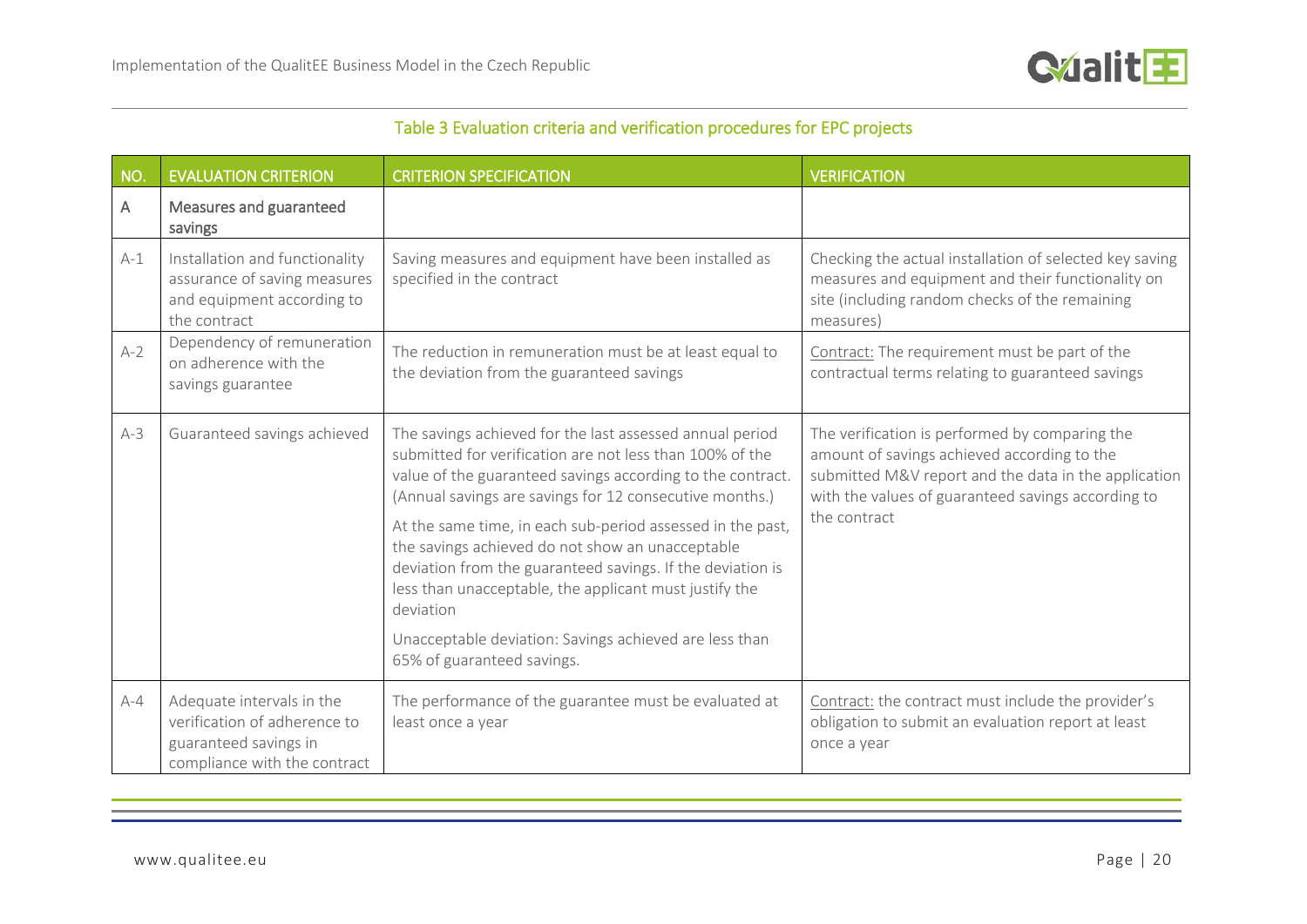

|       |                                                                                                                   |                                                                                                                        | ex-post: The evaluation intervals set out in the<br>contract will be compared with the interim annual<br>reports submitted                                                                              |
|-------|-------------------------------------------------------------------------------------------------------------------|------------------------------------------------------------------------------------------------------------------------|---------------------------------------------------------------------------------------------------------------------------------------------------------------------------------------------------------|
| $A-5$ | Application of a standardized<br>method for the calculation of<br>savings                                         | Application of the IPMVP method to calculate savings                                                                   | Contract: Is the application of the IPMVP method<br>specified in the contract?<br>ex-post: Has the verification of energy savings been<br>carried out in accordance with the specified IPMVP<br>method? |
| $A-6$ | Clear definition of the<br>baseline (reference<br>consumption) and its use for<br>the verification of the savings | Determination of baseline (for savings calculation) based<br>on separate evaluation of reference consumption data      | Contract: Is the baseline defined in the contract?<br>ex-post: Has the baseline, as defined in the contract,<br>been used for the verification of savings?                                              |
| B     | Further criteria                                                                                                  |                                                                                                                        |                                                                                                                                                                                                         |
| $B-1$ | Clear definition of<br>responsibilities of the service                                                            | Contractual obligations defining service and maintenance<br>obligations of the service provider; representation of the | Verification of compliance with contractual<br>arrangements                                                                                                                                             |
|       | provider with respect to<br>maintenance and repair (only<br>if the EPC project includes<br>equipment operation)   | interface in the system diagram and, if applicable, marking<br>of the device on the site                               |                                                                                                                                                                                                         |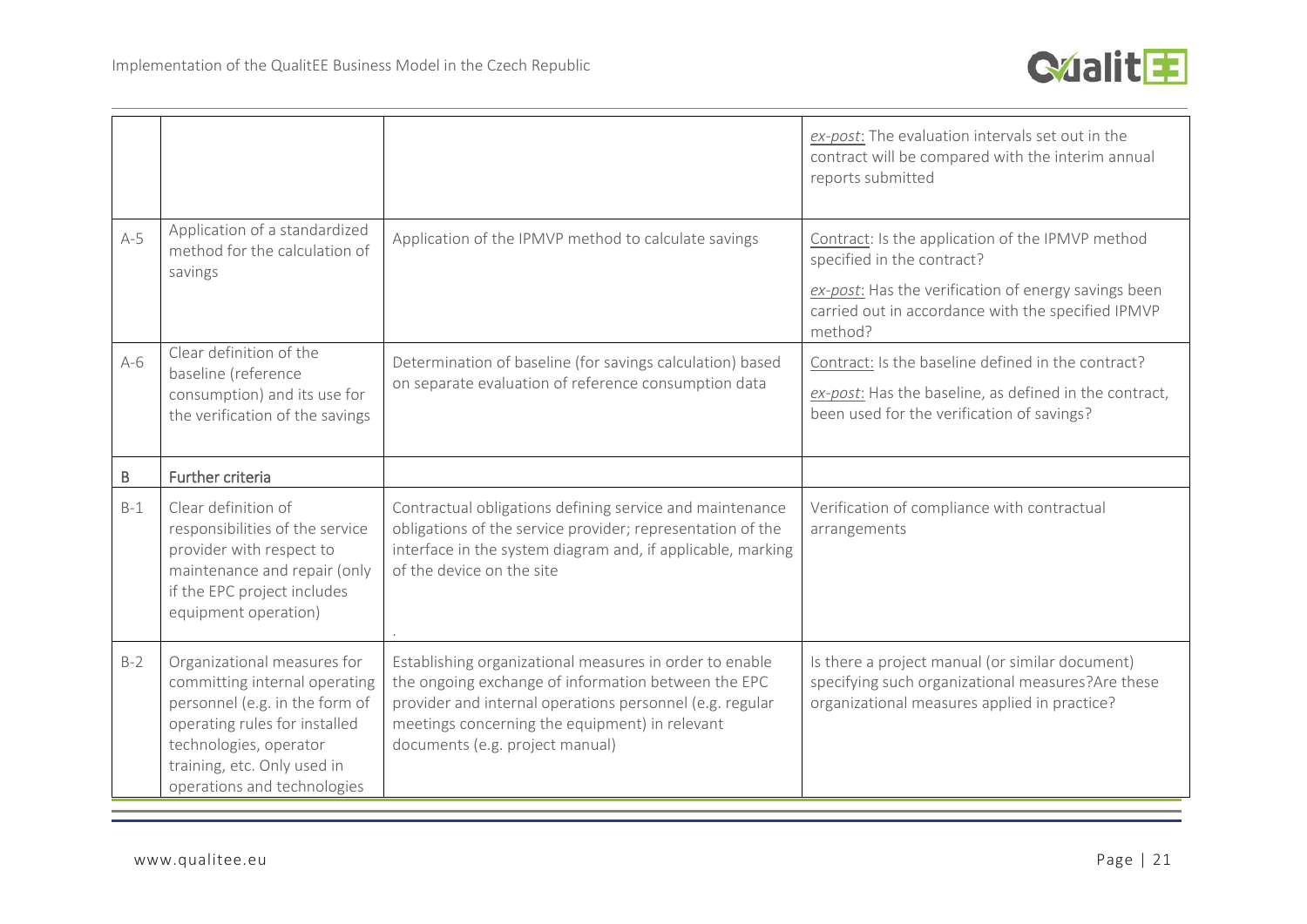

|       | where these organizational<br>measures are applicable)                                                                                                                            |                                                                                                                                                                                                                                                                                                                                                          |                                                                                                                                                                                                                                       |
|-------|-----------------------------------------------------------------------------------------------------------------------------------------------------------------------------------|----------------------------------------------------------------------------------------------------------------------------------------------------------------------------------------------------------------------------------------------------------------------------------------------------------------------------------------------------------|---------------------------------------------------------------------------------------------------------------------------------------------------------------------------------------------------------------------------------------|
| $B-3$ | Verification of compliance<br>with physical parameters of<br>user comfort (only<br>parameters specified in the<br>contract) at least to the<br>extent required by the<br>contract | Regular evaluation (at least once a year) of data relating<br>to user comfort (only in parameters specified in the<br>contract). These data are collected and stored in an<br>automated system of the building<br>Further measurements in cases where substantial comfort<br>deficits are found<br>Corrective actions in case of non-compliance with the | Contract: Availability of contractual arrangements for<br>the verification of compliance with users'<br>requirements and remedies in case of non-<br>compliance.<br>ex-post: Implementation of contractual agreements in<br>practice. |
|       |                                                                                                                                                                                   | users' requirements specified in the contract                                                                                                                                                                                                                                                                                                            |                                                                                                                                                                                                                                       |
| C     | <b>Basic contractual agreements</b>                                                                                                                                               |                                                                                                                                                                                                                                                                                                                                                          |                                                                                                                                                                                                                                       |
| $C-1$ | Ownership transfer                                                                                                                                                                | Availability of a contractual regulation in conformity with<br>statutory provisions.                                                                                                                                                                                                                                                                     | Contract: Verification that the contract contains the<br>transfer of ownership agreements in accordance with<br>legislation.                                                                                                          |
| $C-2$ | Insurance periods for<br>technologies and building<br>parts                                                                                                                       | Availability of a contractual regulation in conformity with<br>statutory provisions.                                                                                                                                                                                                                                                                     | Contract: Verification that the contract contains<br>agreements with regards to the insurance period of<br>technologies and building parts, in accordance with<br>legislation.                                                        |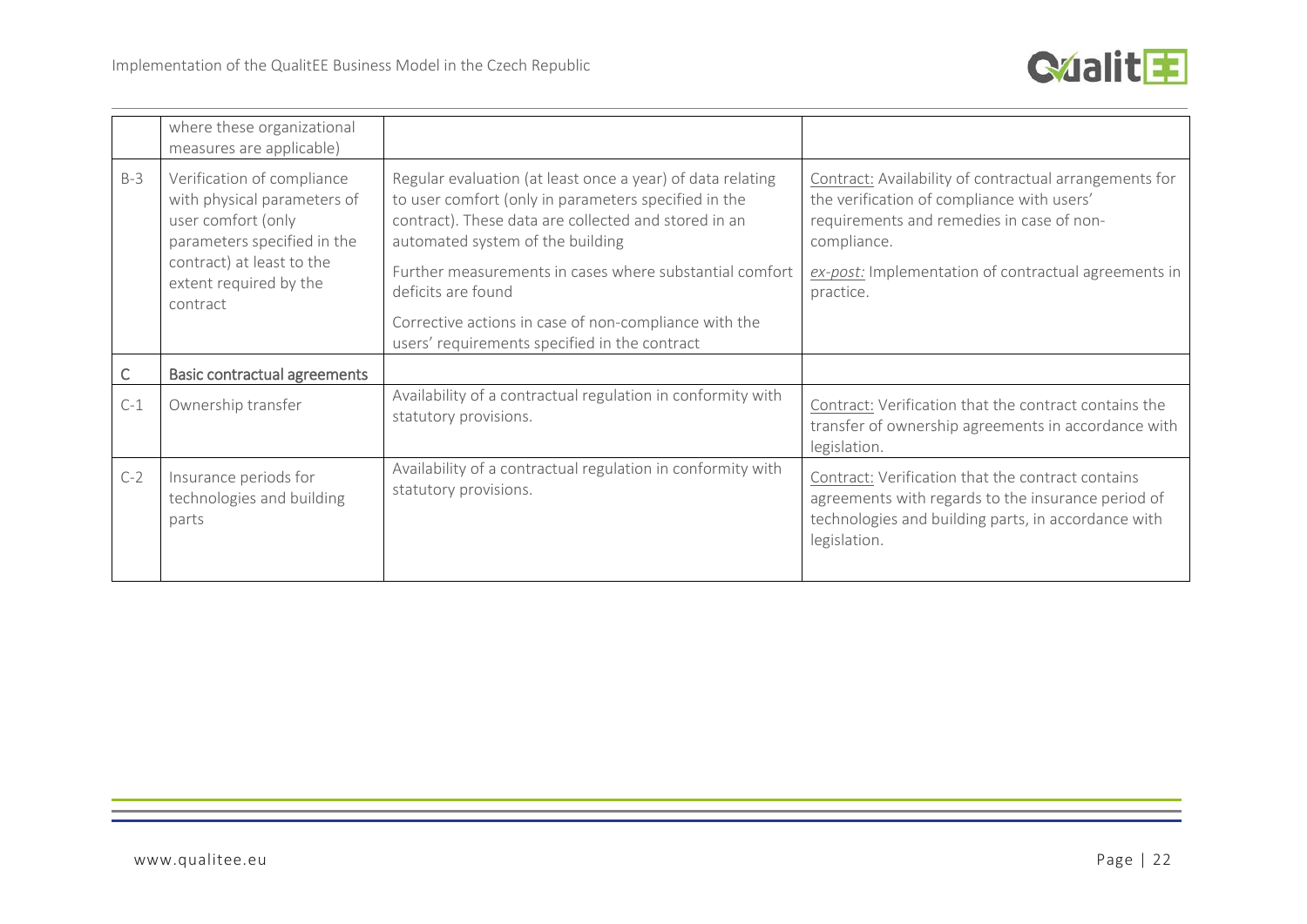

### <span id="page-22-0"></span>3.2.4 Validity of the EPC project certification

The certificate issued to an EPC project is valid for 5 years. If the provider wishes to renew the certificate after its expiration, they must apply for a renewal of the certificate. Validity can only be renewed during the term of the contract, based on the fulfilment of the EPC project evaluation criteria.

Companies can apply for a new certificate 6 months before the certificate expires. When applying within this period, they will be guaranteed to obtain a new certificate that will be valid from the first day after the expiration of the current certificate.

### <span id="page-22-1"></span>3.2.5 Information obligation

All successful certification applicants, i.e. holders of EPC project certificates, are bound by an information obligation and are obliged to report any major changes or new findings regarding the data provided to the Certification Body for EPC project certification. The certificate holder is obliged to inform the Certification Body about such changes without undue delay, but no later than three months after the change or new finding occurred.

### <span id="page-22-2"></span>3.2.6 Revocation and withdrawal of EPC project certification

The project certificate may be revoked or withdrawn by the Certification Body, but solely in predefined cases:

> $\bullet$  The certificate will be revoked if the certificate holder asks for its revocation – e.g. if a fundamental change occurs in the implemented project due to organizational or other changes.

> $\bullet$  The EPC project certificate may be withdrawn if, after the certificate has been awarded, a very serious violation of the certification conditions is proven in the following cases:

- False information submitted in the application for certification.
- Invalid or counterfeit documents submitted with the application for certification.
- Information obligation violated.

## <span id="page-22-3"></span>3.3 EPC provider certification

### <span id="page-22-4"></span>3.3.1 EPC provider certification process

The certification of EPC providers is based on professional and high-quality certification of a required number of EPC projects according to the system described in the previous chapter. In order to be certified, an energy service company must demonstrate that it can implement EPC projects in such a way that all project quality requirements are met.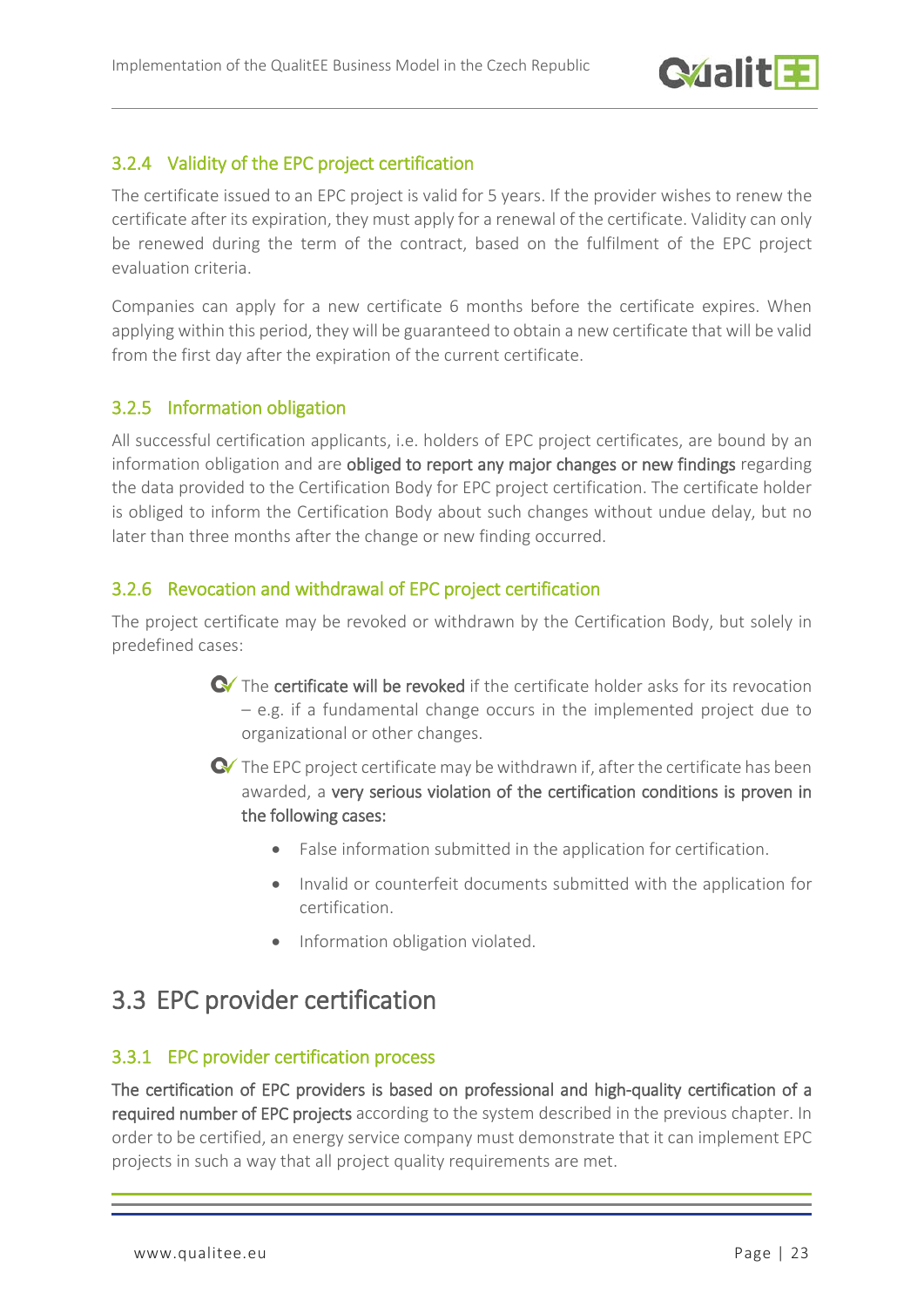

The remaining requirements for EPC providers can be assessed as part of the administrative process by verifying that the EPC provider meets the requirements for company experience and staff quality and qualification.

#### Submission of the application

The applicant for certification of an EPC provider shall submit all of the following documents:

 $\bullet$  a filled-in application for EPC provider certification;

**C** all documents from the list of required documents proving the fulfilment of compulsory requirements for the certification of companies.

The application for EPC provider certification must include:

- $\bullet$  identification information of the applicant;
- identification details of EPC projects whose certificates are submitted; including contact information of the clients of EPC projects

#### Evaluation of the EPC provider's formalities

In the first stage of the evaluation, an employee of the Certification Body verifies the formalities of the application, including the completeness of the appendices and the full payment of the required fees.

Subsequently, the Certification Body verifies compliance with all requirements for the provider certification, namely verifying:

- 1. The authenticity and validity of the submitted certificates of EPC projects.
- 2. Whether the applicant is a signatory to the European Code of Ethics at the National Administrator of the Code of Ethics (APES).
- 3. Whether the technical and managerial skills of the EPC provider are sufficiently documented.
- 4. The documents and sworn statements that prove the fulfilment of basic administrative prerequisites for conducting business.

#### Granting the certificate to the EPC provider

In case all above mentioned requirements are met, the Certification Body grants a certificate to the EPC provider certification applicant.

#### Amending the application

In case any of the requirements are not fulfilled and it is still possible to rectify it (e.g. by filling in missing data in the application), the Certification Body will demand an amendment of the application or its mandatory appendices.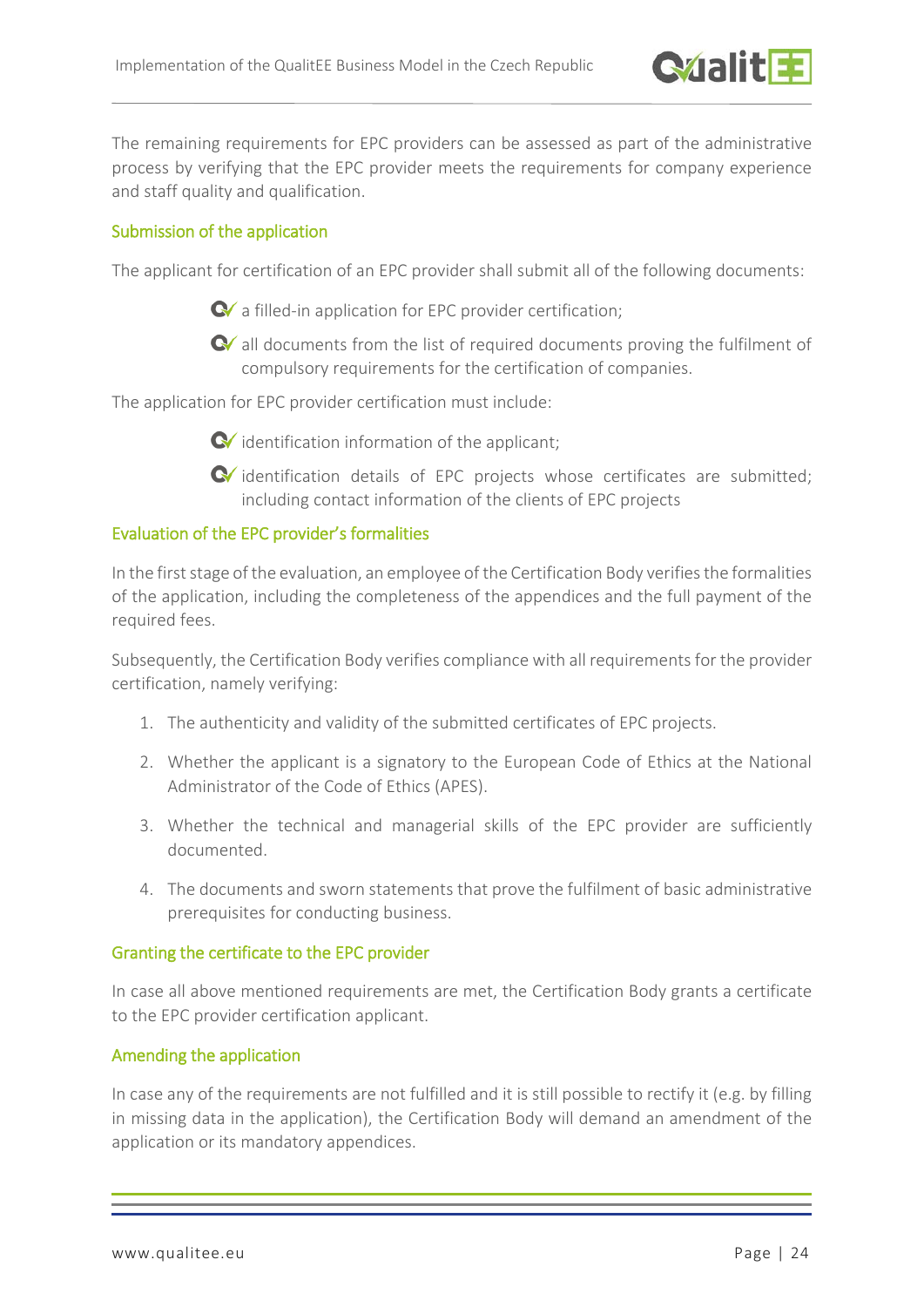#### Rejection of the application

If any criteria are not met after the deadline for the application amendmentthe request for certification is rejected.

#### Requirements for the EPC provider certification

The EPC provider must meet all of the following mandatory requirements to obtain a certificate, the provider:

- 1. must have experience with the implementation of at least 3 EPC projects (or 2 projects over 50 million CZK) for which they demonstrate the ability to design, prepare, and implement a project whose maturity depends on its verifiable results in decreasing costs;
- 2. commits to fulfilling the principles of the European Code of Ethics for EPC by signing the code;
- 3. must have sufficient technical and managerial skills and qualified staff;
- 4. must meet the basic administrative requirements for conducting business.

These general criteria are described in detail in the tables below:

#### Requirement no. 1

| The ability to prepare and implement an EPC project                                                                                                                                                                                                                                                                                                                             |                                                                                                                                                 |  |
|---------------------------------------------------------------------------------------------------------------------------------------------------------------------------------------------------------------------------------------------------------------------------------------------------------------------------------------------------------------------------------|-------------------------------------------------------------------------------------------------------------------------------------------------|--|
| <b>Requirement description</b>                                                                                                                                                                                                                                                                                                                                                  | Requirement fulfilment - method of proof                                                                                                        |  |
| The applicant must<br>demonstrate the ability to<br>prepare and implement an<br>energy-saving EPC project on<br>the basis of a contract on<br>energy services (according to<br>Section 10e of the Energy<br>Management Act No.<br>406/2000), where the savings<br>achieved are contractually<br>guaranteed by the supplier in<br>the form of a full guarantee of<br>saved costs | The applicant must submit either 3 certified EPC<br>projects or 2 certified EPC projects with investment<br>costs over 50 million CZK excl. VAT |  |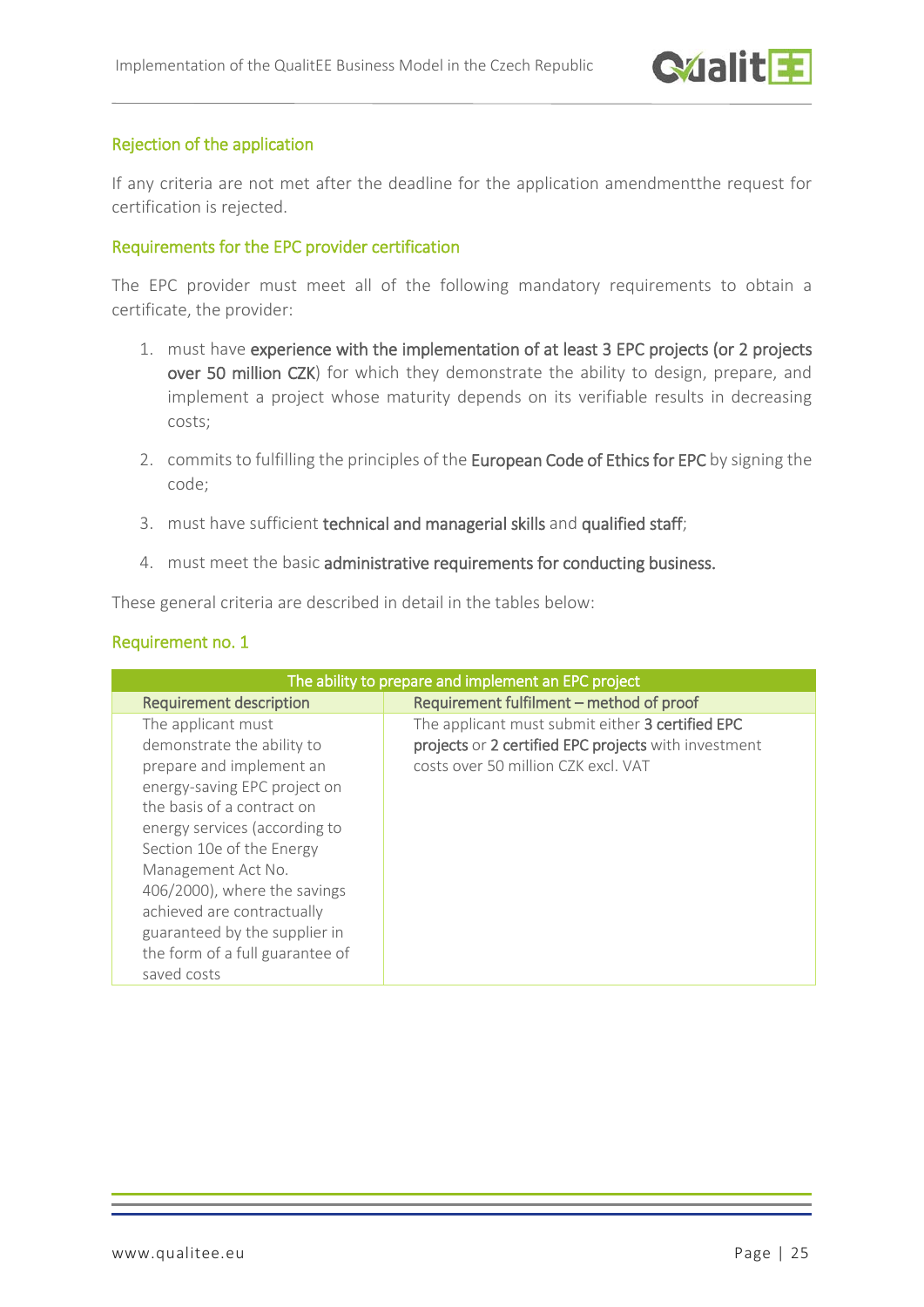### Requirement no. 2

| The EPC provider is committed to the principles of the European Code of Ethics for EPC |                                                       |  |
|----------------------------------------------------------------------------------------|-------------------------------------------------------|--|
| <b>Requirement description</b>                                                         | Requirement fulfilment – method of proof              |  |
| The applicant is a signatory to                                                        | The applicant must confirm in the application form    |  |
| the European Code of Ethics                                                            | that he is on the list of signatories of the European |  |
| for $FPC$                                                                              | Code of Ethics maintained by the Code                 |  |
|                                                                                        | Administrator (APES)                                  |  |

### Requirement no. 3

| Technical and management skills of the EPC provider                                                                                                                                                                                                    |                                                                                                                                                                                                                                               |  |  |
|--------------------------------------------------------------------------------------------------------------------------------------------------------------------------------------------------------------------------------------------------------|-----------------------------------------------------------------------------------------------------------------------------------------------------------------------------------------------------------------------------------------------|--|--|
| <b>Requirement description</b>                                                                                                                                                                                                                         | Requirement fulfillment - method of proof                                                                                                                                                                                                     |  |  |
| The EPC provider has the<br>organizational and managerial skills<br>to implement projects in a timely<br>and cost-effective manner and has<br>well-documented and established<br>standard management processes in<br>place documented for this purpose | The applicant has set up a quality control system and<br>internal monitoring systems based on the quality control<br>systems defined according to a quality management<br>system (e.g. in the form of ISO 9001:2015)                          |  |  |
| The EPC provider has the<br>appropriate permits for the<br>implementation of energy-saving<br>projects                                                                                                                                                 | For the qualification of energy service companies, a<br>specification of their business activities is required. Energy<br>service companies conduct business on the basis of a trade<br>license, which usually contains the following trades: |  |  |
|                                                                                                                                                                                                                                                        | carrying out construction, their alteration and removal,<br>٠                                                                                                                                                                                 |  |  |
|                                                                                                                                                                                                                                                        | design activities in construction,<br>ш                                                                                                                                                                                                       |  |  |
|                                                                                                                                                                                                                                                        | production, trade and services not listed in annexes 1<br>ш<br>to 3 of the Trade Licensing Act,                                                                                                                                               |  |  |
|                                                                                                                                                                                                                                                        | property management and maintenance,<br>$\blacksquare$                                                                                                                                                                                        |  |  |
|                                                                                                                                                                                                                                                        | engineering activities in investment construction,<br>ш                                                                                                                                                                                       |  |  |
|                                                                                                                                                                                                                                                        | technical consulting in the energy industries.<br>$\blacksquare$                                                                                                                                                                              |  |  |
|                                                                                                                                                                                                                                                        | Other trades, on the basis of which existing energy<br>ш<br>service companies conduct business, may include:                                                                                                                                  |  |  |
|                                                                                                                                                                                                                                                        | installation, repair, inspection and testing of gas<br>٠<br>equipment, and filling of vessels with gas,                                                                                                                                       |  |  |
|                                                                                                                                                                                                                                                        | assembly, repair, inspection and testing of electrical<br>$\blacksquare$<br>equipment,                                                                                                                                                        |  |  |
|                                                                                                                                                                                                                                                        | installation, repair and refurbishment of cooling<br>٠<br>equipment and heat pumps,                                                                                                                                                           |  |  |
|                                                                                                                                                                                                                                                        | production, trade and services not listed in annexes 1<br>ш<br>to 3 of the Trade Licensing Act,                                                                                                                                               |  |  |
|                                                                                                                                                                                                                                                        | advisory and consulting services, expert studies and<br>٠<br>reviews,                                                                                                                                                                         |  |  |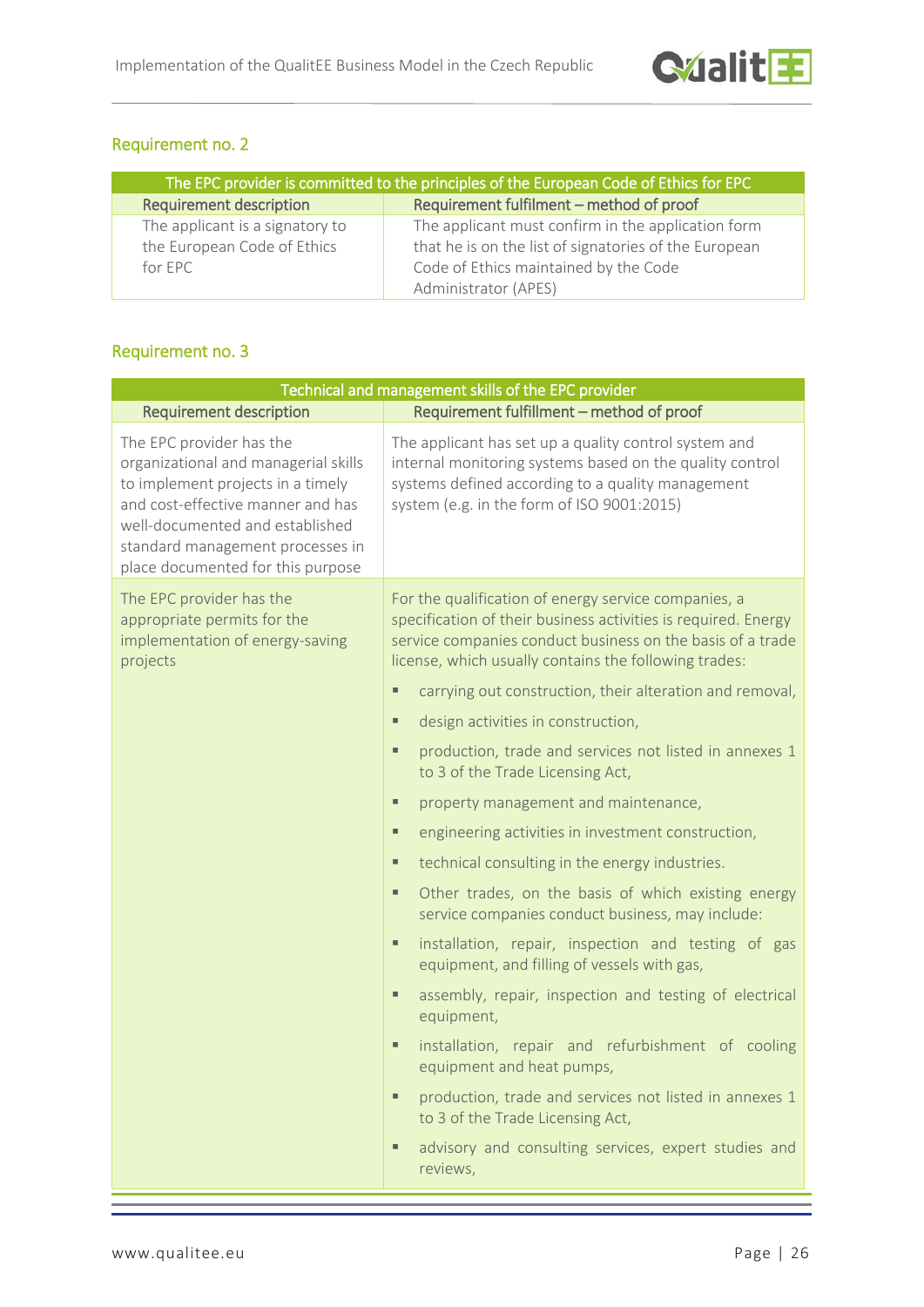

The EPC provider is able to set up a qualified team, from its staff, that can manage all activities needed to provide energy services The composition of the team required to provide energy services is defined as follows:

- project manager
- sales representative
- energy specialist
- **Indementation manager** construction manager
- **energy manager responsible for** monitoring and meeting savings
- **a** person authorized by ČKAIT (Czech Chamber of Authorized Engineers and Technicians Active in Construction)
- preparation and production of technical designs, graphical and drawing works,
- provision of energy services

#### Qualification requirements for individual team members:

- The project manager performs standard management activities, is responsible for the overall result, manages individual team members and other cooperating organizations, and deals with the client
- The sales representative is primarily in permanent business contact with the client at the time of project negotiation, negotiates contractual matters of the project, and moreover, calculates the financial requirements of the whole project including the method of repayment and investment return.
- The energy specialist designs individual energy-saving measures within the whole complex of solutions, including their financial assessment, and achievable energy-saving potential.
- The implementation manager/project manager of construction and operation prepares and implements the proposed energy-saving measures, including the project design documentation, organization of the installation of individual measures and their commissioning.
- The energy manager (specialist responsible for adhering to savings) continuously monitors and evaluates the operation of installed measures by collecting the necessary data on the achieved consumption of monitored parameters (usually energy and water consumption), detects and solves any deviations from expected standard values and processes the results in reports.
- The EPC provider must also employ at least one ČKAIT authorized person who has experience in the field and will be a member of the implementation team.

The above positions can be merged within an ESCO or divided among several specialists, but they all must be employees of the company.

#### To prove the fulfilment of this qualification: The EPC provider must submit:

a nominal list of implementation team members;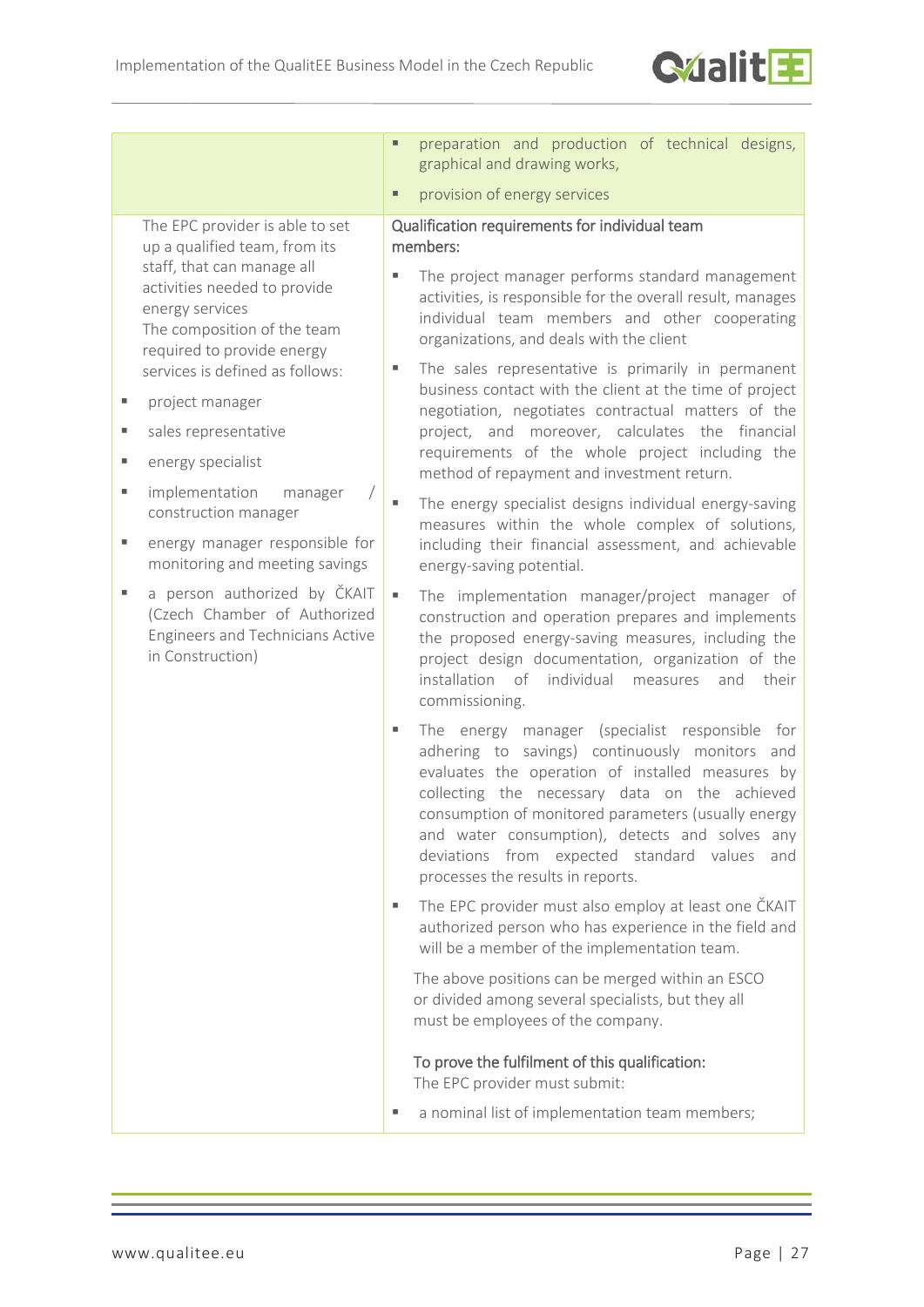

|  | a description of the activities and responsibilities of<br>each specialist in the team, so that the descriptions, in<br>summary, cover the required functions; |
|--|----------------------------------------------------------------------------------------------------------------------------------------------------------------|
|  | the CV of each team member, where their ability to<br>hold the relevant position will be shown.                                                                |

#### Requirement no. 4

| The EPC provider meets the basic administrative prerequisites for conducting business                                                                                               |                                                                                                                                  |  |  |
|-------------------------------------------------------------------------------------------------------------------------------------------------------------------------------------|----------------------------------------------------------------------------------------------------------------------------------|--|--|
| <b>Requirement description</b>                                                                                                                                                      | Requirement fulfillment - method of proof                                                                                        |  |  |
| The EPC Provider provides<br>additional documents and<br>sworn statements to<br>demonstrate compliance with<br>the basic administrative<br>prerequisites for conducting<br>business | Extract from the Register of Companies<br>٠<br>Extract from the Register of Trade Licenses<br>٠                                  |  |  |
|                                                                                                                                                                                     | Sworn statements:<br>The company is not insolvent;                                                                               |  |  |
|                                                                                                                                                                                     | company meets the basic<br>qualification<br>the<br>prerequisites within the scope of Section 74 of the<br>Public Procurement Act |  |  |

## <span id="page-27-0"></span>3.3.2 Validity of the EPC provider certification

The certificate granted to an EPC provider is valid for 5 years. The EPC provider may apply for a renewal of the certificate before the expiration of the granted certificate. The number of such possible renewals is unlimited. If the certification is not renewed, the company concerned is removed from the list of certified EPC providers after the expiry date.

Companies can apply for a new certificate 6 months before the certificate expires. When applying within this period, they will be guaranteed to obtain a new certificate that will be valid from the first day after the expiration of the current certificate. If all requirements are met, or the requested information or documents are added, the Certification Body will issue a new certificate with the validity of 5 years.

### <span id="page-27-1"></span>3.3.3 Information obligation

All certified entities are bound by an information obligation and must provide information about any fundamental changes or new findings that may affect the quality of provided services. In the event of such changes, the entity concerned must inform the Certification Body without undue delay and within three months at the latest.

The Certification Body will examine the changes and, if it finds that a change violates one of the essential requirements for obtaining certification, the Certification Body will suspend or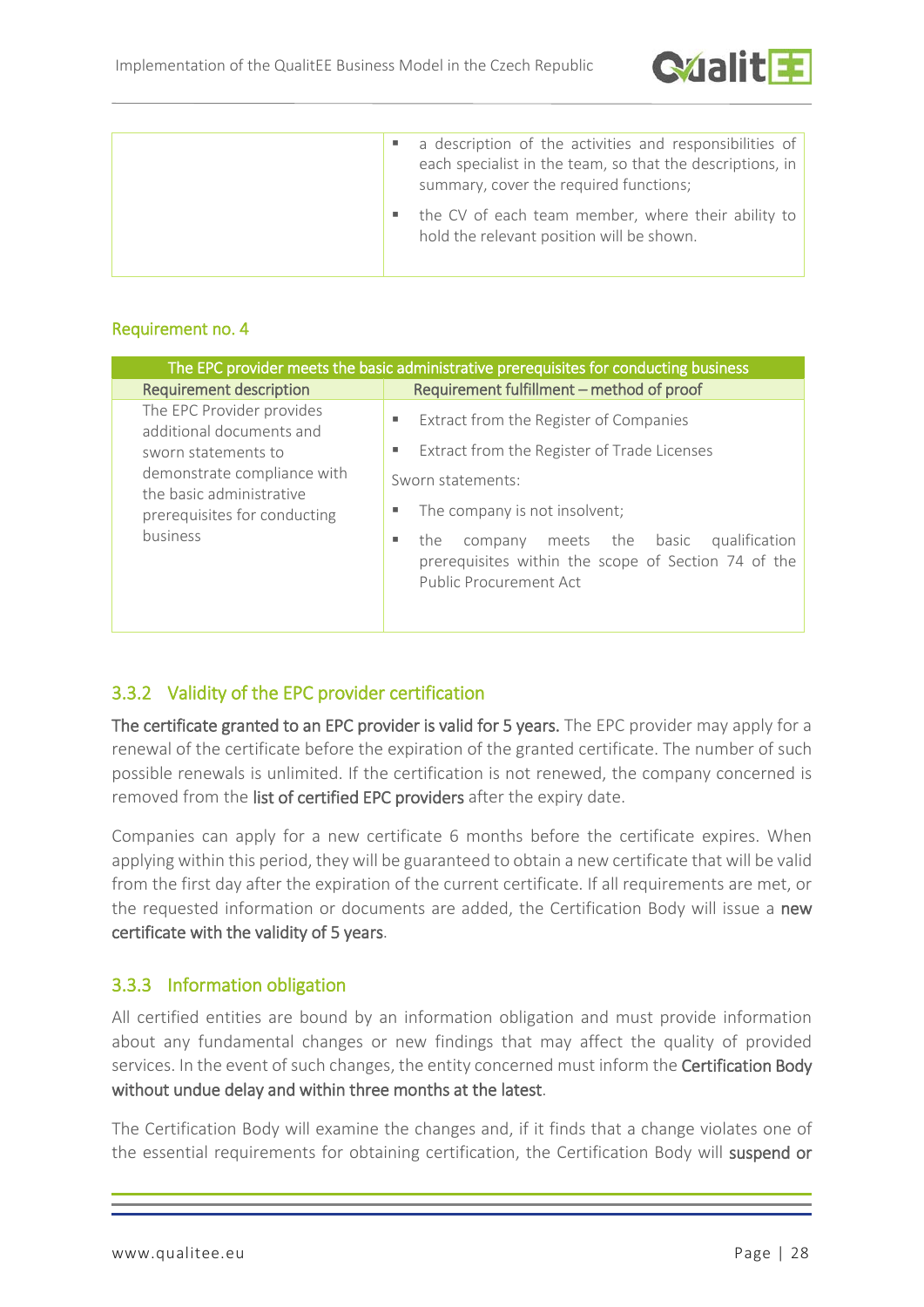

withdraw the certification. When the certification is suspended, the company will be requested to rectify the changes within a set deadline.

Changes in the following areas are especially subject to the information obligation:

- $\bullet$  Staff changes in the composition of the implementation team if there is any change in the basic personnel composition of the team, the EPC provider is obliged to notify the Certification Body.
- $\bullet$  Significant changes in the financial situation, e.g. the loss of creditworthiness.
- $\bullet$  Changes in the application of the quality management system.
- The commencement of insolvency proceedings.
- The failure to fulfill one of the basic qualification prerequisites within the scope of Section 74 of the Public Procurement Act.

The violation of the information obligation (failure to provide relevant information) may ultimately lead to the withdrawal of the certification and the removal of the entity from the list of certified companies.

### <span id="page-28-0"></span>3.3.4 Suspension and withdrawal of certification

The EPC provider certification may be suspended or withdrawn at the discretion of the Certification Body.

The Certification Body will decide to suspend certification:

- $\bullet$  If it receives new information to conclude that the certificate holder does not meet the conditions for certification.
- At the request of the certificate holder to suspend the certification, if the holder temporarily ceases to fulfil the conditions for possession of the certificate (e.g. the company is undergoing transformation or employees, who were key to meeting the conditions, have left the company).
- $\bullet$  In the event of certification suspension, the Certification Body will ask the EPC provider to remedy the facts that led to the decision to suspend the certification within a specified period.

The Certification Body will decide to withdraw the EPC provider certification if, after the certificate is awarded, it finds out about for a serious breach of certification conditions, namely if:

G False information has been submitted in the application for certification.

**Invalid or counterfeit documents have been submitted.** 

**C** The information obligation has been violated.

After the withdrawal of the certification, the entity concerned may reapply for certification in 3 years at the earliest.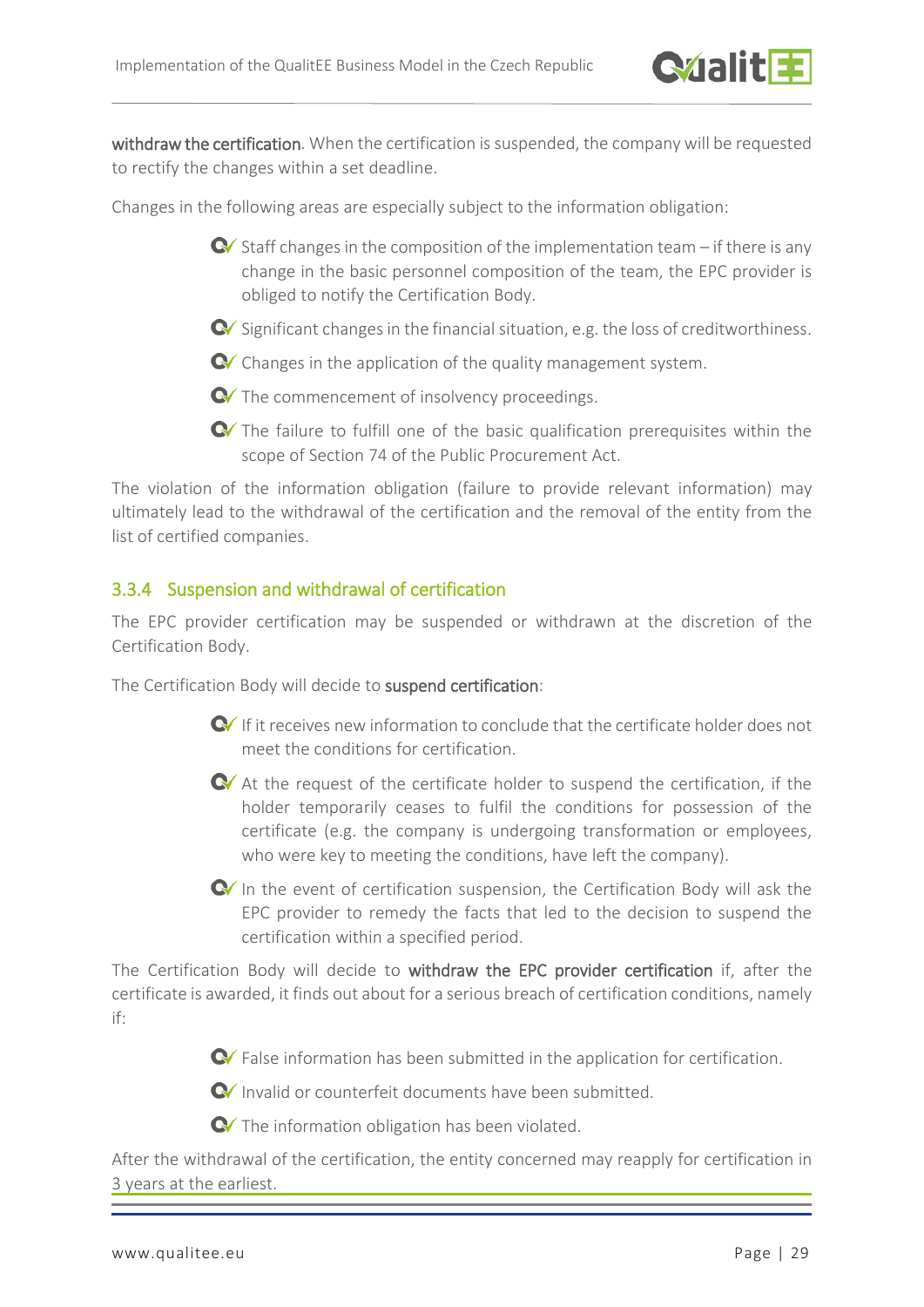

# <span id="page-29-0"></span>3.4 Granting of the certificate

The structure of organizations with three key roles is crucial to the functioning of the certification system:

- Authorization Body that authorizes the Certification Body and designates the certification scheme owner;
- Cortification Body that certifies EPC projects and/or EPC providers;
- Certification Scheme Owner that sets the criteria, requirements, and technical rules of certification;

 $\bullet$  Certificate holder – the organization that receives the given certificate.

The recommended institutional roles are shown in the table below.

|                                      | <b>Certification of EPC projects</b>                                                                                                 | <b>Certification of EPC providers</b>                                                                                                |
|--------------------------------------|--------------------------------------------------------------------------------------------------------------------------------------|--------------------------------------------------------------------------------------------------------------------------------------|
| <b>Authorization Body</b>            | Ministry of Industry and Trade                                                                                                       | Ministry of Industry and Trade                                                                                                       |
| <b>Certification Bodies</b>          | State institution responsible for<br>setting up a certification<br>committee composed of experts<br>with the required qualifications | State institution responsible for<br>setting up a certification committee<br>composed of experts with the<br>required qualifications |
| <b>Certification Scheme</b><br>Owner | Expert company                                                                                                                       | Expert company                                                                                                                       |

#### Table 4 Institutional involvement

Assigning the role of the Certification Body to a state institution should allow the impartiality of the evaluation to be guaranteed.

### <span id="page-29-1"></span>3.4.1 Standard project delivery model

The delivery model for the certification scheme is described in the figure below.

#### Figure 2 Standard project delivery model

| <b>Ministry of Industry</b>                                                                                                                                                              | <b>EPC</b> project                                                                                                          | <b>EPC</b> provider                                                                                                                                                                                                                           | <b>Clients, FI</b>                                                                                                      |
|------------------------------------------------------------------------------------------------------------------------------------------------------------------------------------------|-----------------------------------------------------------------------------------------------------------------------------|-----------------------------------------------------------------------------------------------------------------------------------------------------------------------------------------------------------------------------------------------|-------------------------------------------------------------------------------------------------------------------------|
| <b>DESCRIPTION OF THE PROCESS</b>                                                                                                                                                        |                                                                                                                             |                                                                                                                                                                                                                                               |                                                                                                                         |
| Ministry of Industry<br>(Mol) established<br>Certification body and<br>sets the criteria for EPC<br>projects to be certified<br>and requirements for<br>EPC provider to be<br>certified. | EPC project is evaluated<br>by Certification body set<br>by Mol. EPC project is<br>certified if it fulfils all<br>criteria. | If EPC provider has<br>received at least three<br>certified projects it can<br>apply for certification of<br>EPC provider.<br>Certification body will<br>verify the provider fulfills<br>all the requirements to<br>be awarded a certificate. | Clients and financial<br>institutions can use the<br>certificates as<br>information on the<br>quality of EPC providers. |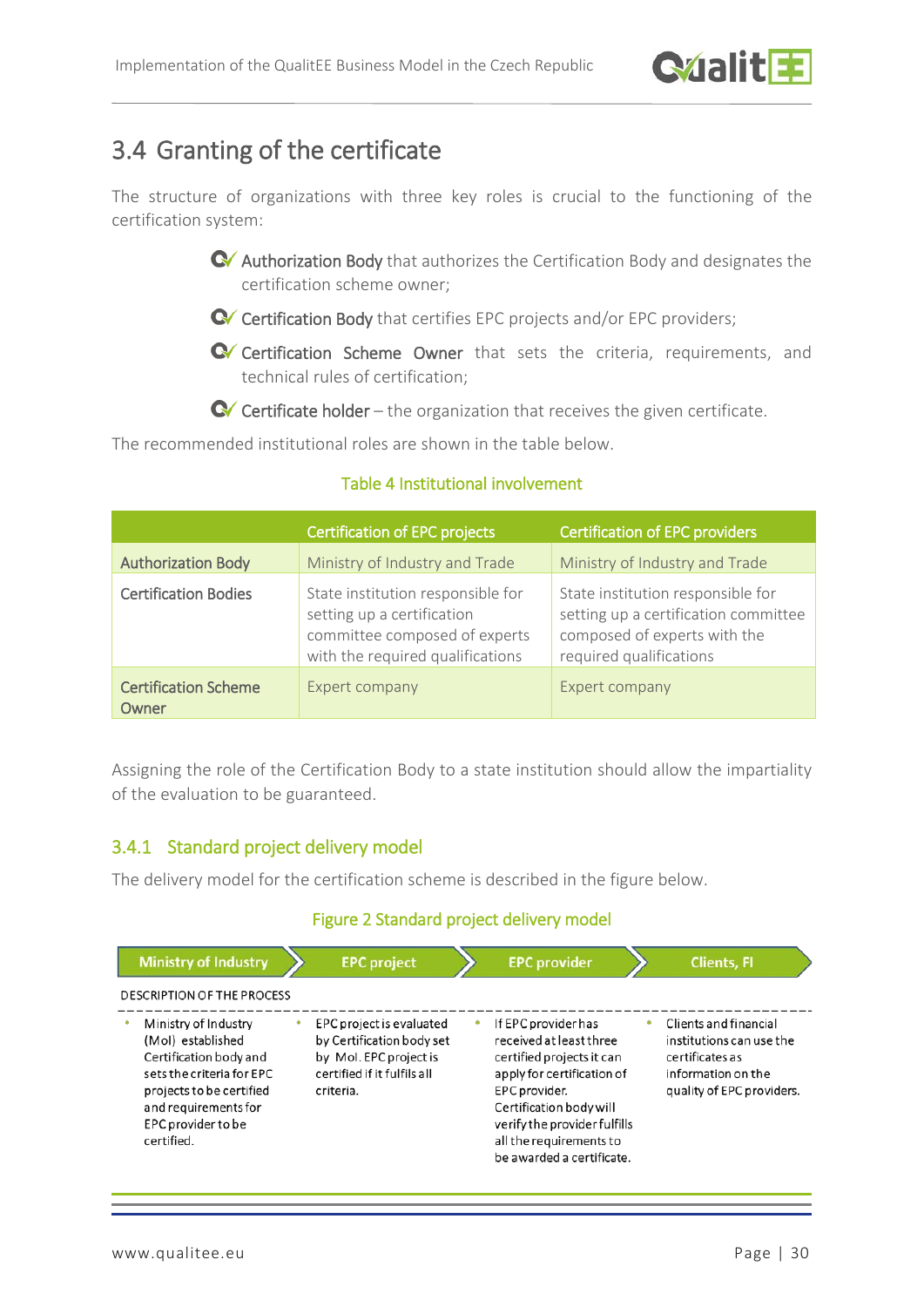# <span id="page-30-0"></span>3.5 Main features

The main features of the QualitEE business model are found in the following table:

### Table 5 Main features for EPC project certification scheme

|                                    | <b>Certification of EPC projects</b>                                                                                                                                                                                                                                                                                                                                                                |  |  |
|------------------------------------|-----------------------------------------------------------------------------------------------------------------------------------------------------------------------------------------------------------------------------------------------------------------------------------------------------------------------------------------------------------------------------------------------------|--|--|
| Principal action                   | Quality assurance                                                                                                                                                                                                                                                                                                                                                                                   |  |  |
| Country                            | Czech Republic                                                                                                                                                                                                                                                                                                                                                                                      |  |  |
| Type                               | Voluntary                                                                                                                                                                                                                                                                                                                                                                                           |  |  |
| <b>Target user</b>                 | EPC providers / clients                                                                                                                                                                                                                                                                                                                                                                             |  |  |
| Authority                          | Ministry of Industry                                                                                                                                                                                                                                                                                                                                                                                |  |  |
| <b>Phases</b>                      | Applicant applies for a certificate<br>1.<br>2. Evaluation of whether the EPC project meets<br>all criteria and requirements<br>Certification body issues an EPC project<br>3.<br>certificate<br>4.<br>Potential re-evaluation after five years                                                                                                                                                     |  |  |
| <b>Stakeholders</b>                | $\alpha$<br>EPC providers<br>$\alpha$<br>Association<br>Government (Ministry of Industry)<br>$\bullet$ EPC facilitators<br>$\mathbf{C}$<br><b>EPC</b> clients<br>$\mathbf{C}$<br>Financiers                                                                                                                                                                                                         |  |  |
| Support measures/<br>dissemination | Website, publishing of successful cases in media,<br>international and<br>national workshops<br>and<br>conference                                                                                                                                                                                                                                                                                   |  |  |
| Year of implementation             | tbd.                                                                                                                                                                                                                                                                                                                                                                                                |  |  |
| Costs                              | $\alpha$<br>Applicants must pay a fee of 20,000 CZK for an<br>EPC project application with investment costs<br>up to 20 million CZK<br>$\alpha$<br>For an EPC project application with investment<br>costs above 20 million CZK, the applicant must<br>pay an additional 1,000 CZK for every 10 million<br>CZK investment costs above 20 million CZK, in<br>addition to the basic fee of 20,000 CZK |  |  |

*Source: SEVEn Analysis*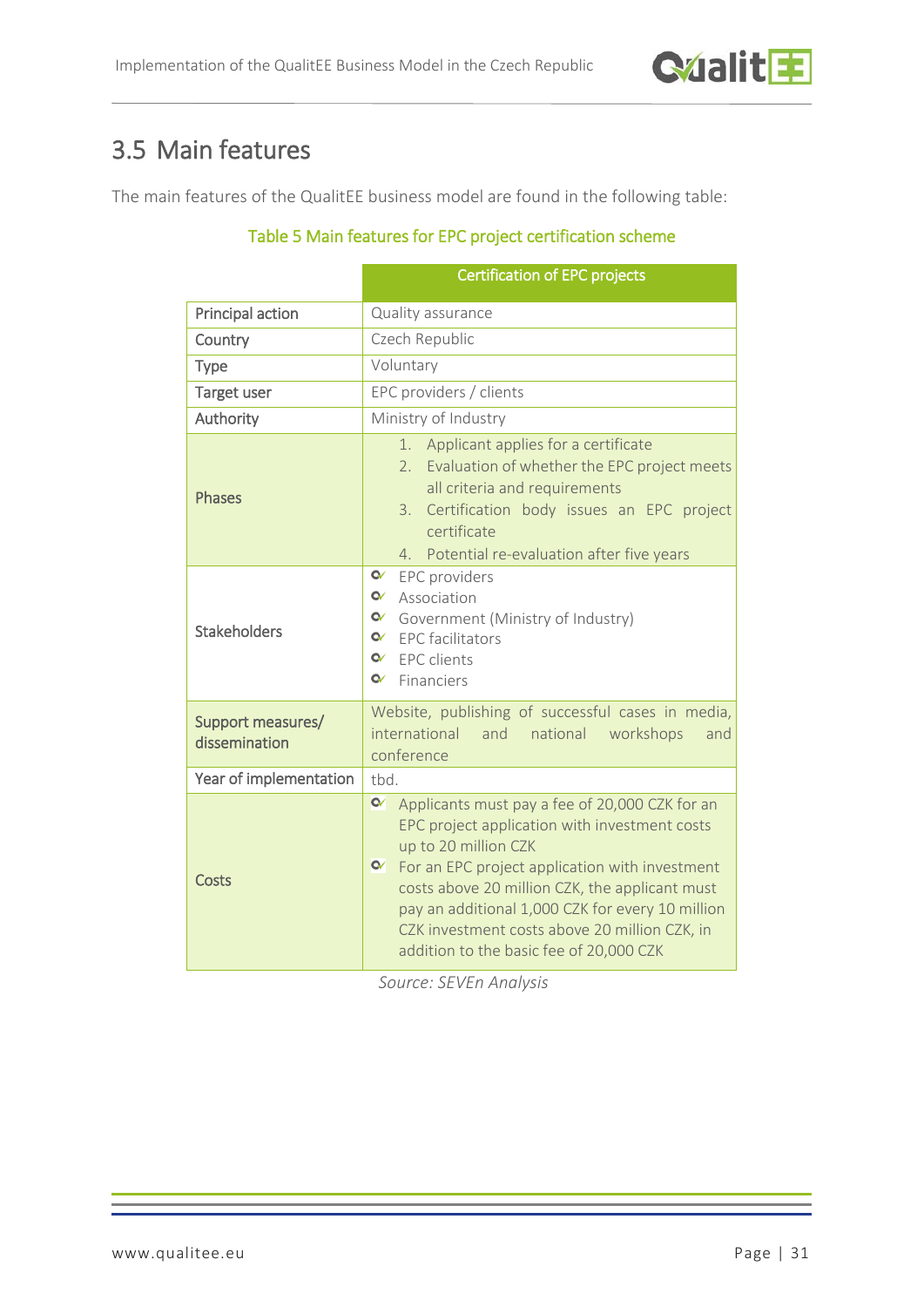

|                                    | <b>Certification of EPC providers</b>                                                                                                                                                             |  |
|------------------------------------|---------------------------------------------------------------------------------------------------------------------------------------------------------------------------------------------------|--|
| Principal action                   | Quality assurance                                                                                                                                                                                 |  |
| Country                            | Czech Republic                                                                                                                                                                                    |  |
| <b>Type</b>                        | Voluntary                                                                                                                                                                                         |  |
| Target user                        | EPC providers / clients                                                                                                                                                                           |  |
| Authority                          | Ministry of Industry                                                                                                                                                                              |  |
| <b>Phases</b>                      | Applicant applies for a certificate<br>1.<br>Evaluation whether the EPC provider meets<br>2.<br>all criteria and requirements.<br>3. Certification body issues an EPC provider<br>certificate     |  |
| <b>Stakeholders</b>                | $\alpha$<br>EPC providers<br>$\alpha$<br>Association<br>$\alpha$<br>Government (Ministry of Industry)<br>$\alpha$<br><b>EPC</b> facilitators<br>$\alpha$<br>FPC clients<br>$\alpha$<br>Financiers |  |
| Support measures/<br>dissemination | Website, publishing of successful cases in media,<br>international and national workshops<br>and<br>conference                                                                                    |  |
| Year of implementation             | tbd.                                                                                                                                                                                              |  |
| <b>Costs</b>                       | An administrative fee of 10,000 CZK per certificate                                                                                                                                               |  |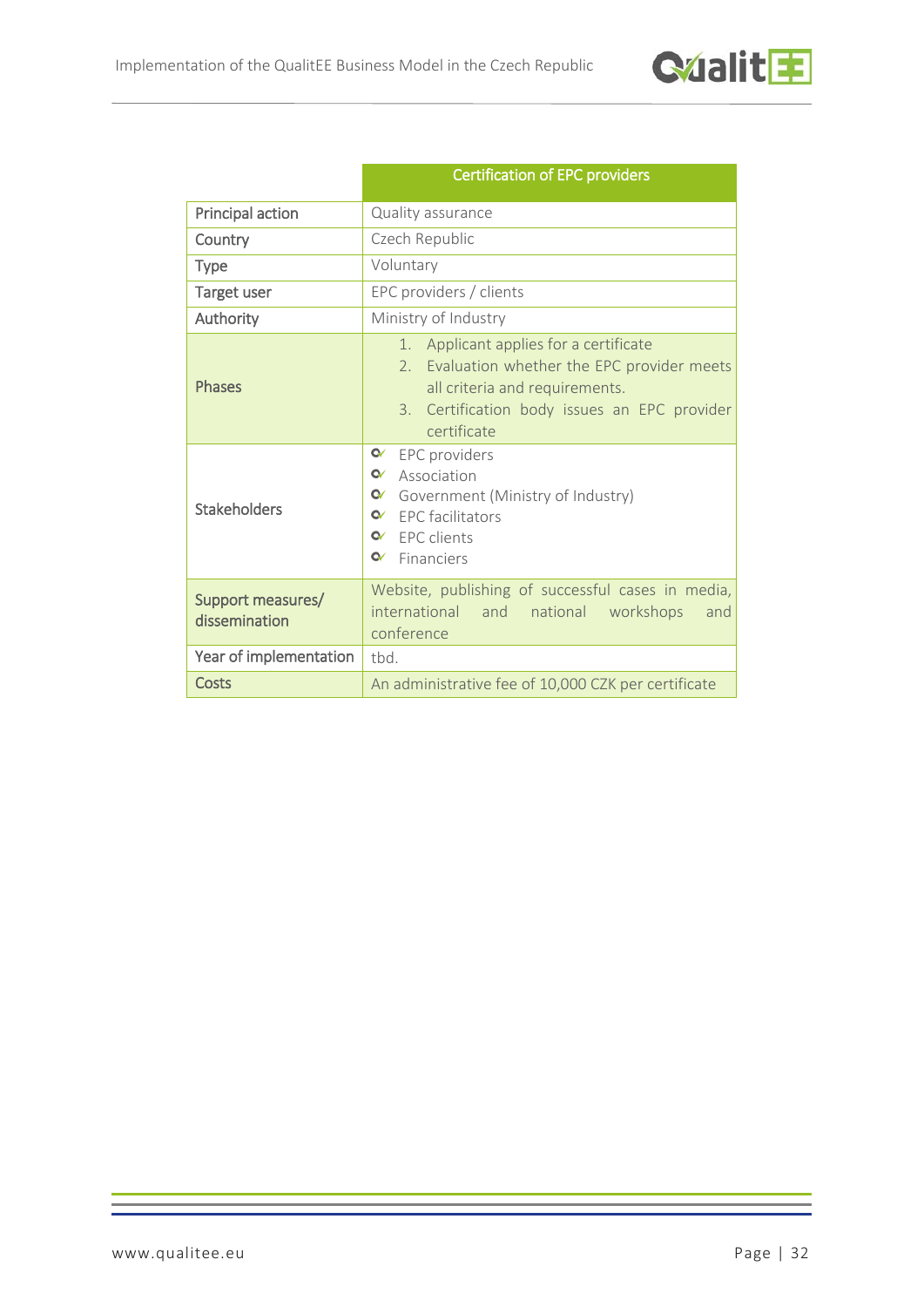# <span id="page-32-0"></span>4 IMPI FMENTATION STRATEGY

# <span id="page-32-1"></span>4.1 Roles of institutions

Ministry of Industry and Trade (MIT) is the key governmental institution in the implementation process of the certification of the EPC projects and EPC providers in the Czech Republic. Other public institutions will be mainly involved via Ministry of Industry or via dissemination activities. The Ministry of Industry will serve as an Authorization Body, who will appoint and authorize one of its organizations as a Certification Body to issue the certificates.

Another key organisation is the Association of energy service providers (APES). It has 25 members, including EPC providers and EPC consultants.

We consider that there are key factors in the successful implementation of the business model in the Czech EPC market:

- APES will follow up on the QualitEE project and work on any amendments needed to the scheme. APES supports the implementation of the certification scheme and co-operated on all national discussion workshops and training seminars focused on explaining the scheme to stakeholders. Association was involved in the discussion on the scheme design and their comments have been reflected in the final version of the scheme design submitted to the Ministry in 2019.
- G Gaining interest from the potential EPC clients to use the scheme. Currently, the EPC business model is started to be used by the governmental organizations where the certification could bring high added value.

# <span id="page-32-2"></span>4.2 Current status

The presented design of the certification schemes has been discussed with the relevant stakeholders during the national promotion team meetings and national discussion platform workshops, trainings and other meetings related to the EPC market.

In the last stage of design development, it was fine tuned in co-operation with the Ministry of Industry and Trade (MIT) to fit the institutional framework in the Czech Republic. The scheme design has been approved in November 2020 by the Division for energy efficiency and savings at the MIT. However, the implementation of the certification schemes still needs the be approved by the Council of the MIT and consequently signed by Minister of Industry and Trade. The MIT will also need to appoint one organization (under its rule) to operate as a certification body.

Though it was planned to get the certification schemes on the agenda of the Council of the MIT early in 2020, the Council has been overwhelmed by the other urgent issues. Since the declaration of the state of emergency on March 13 2020, the situation worsened considerably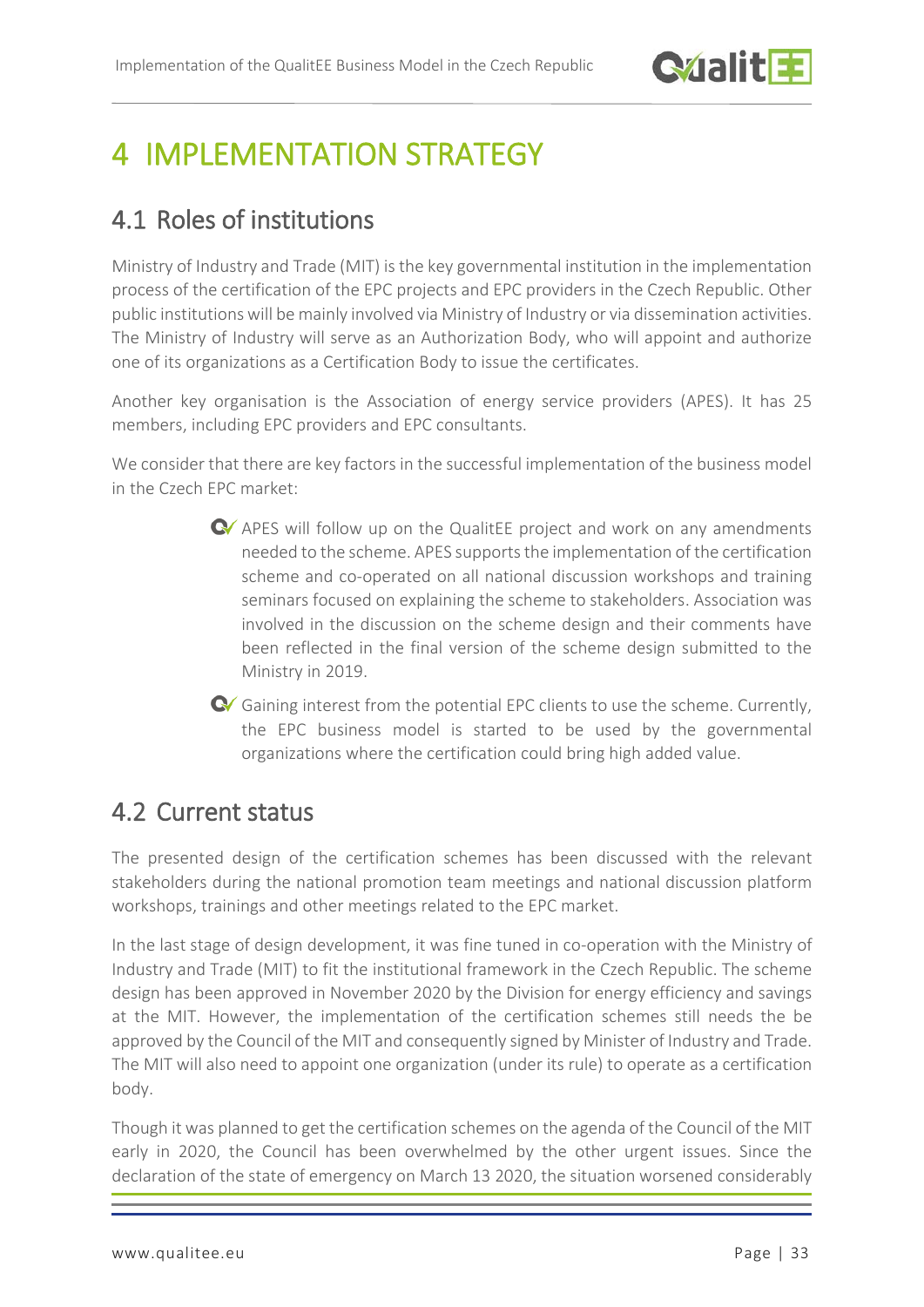

as now the priority of the MIT is to deal with the adverse impacts of the emergency state on the economy. It can be expected that the whole approval process of the certification schemes will be delayed at least by the length of the state of emergency. Most probably the implementation of the schemes will start in 2021 the earliest.

During the National Promotion Team meeting on 22<sup>nd</sup> April 2020, it has been decided to do testing of the proposed certification scheme for EPC projects in co-operation of the MIT, APES and QualitEE project. Experts will be selected to evaluate a few projects with the criteria while the EPC providers will provide the data needed. The experts will be independent from the parties preparing and implementing the projects. The testing will show whether the proposed criteria and procedures need any amendments. In case the results of testing are positive, it is expected that it would support the approvals needed on the side of MIT.

# <span id="page-33-0"></span>4.3 Implementation strategy

Certification systems are proposed to be implemented through the following steps in this order:

- 1. The MIT will appoint a Certification Scheme Owner of the certification scheme for the certification of EPC projects.
- 2. The MIT will authorize a Certification Body to certify EPC projects.
- 3. The Certification Scheme Owner will develop a certification scheme for EPC projects in the form of a methodology guideline document. The document will include the overall certification procedure, the final set of criteria and rules for their verification and evaluation, a list of formal requirements, deadlines, and fees. It will also define the responsibilities and obligations of all stakeholders. It will be accompanied by an application form for the EPC project certification and a form for the EPC project evaluation.
- 4. The MIT will comment on the proposed certification scheme for EPC projects and subsequently approve its final form.
- 5. The MIT will appoint a Certification Scheme Owner for the certification of EPC providers.
- 6. The MIT will authorize the Certification Body to certify EPC providers.
- 7. The Certification Scheme Owner will develop a certification scheme for EPC providers in the form of a methodology guideline document. The document will include the overall certification procedure, the final set of criteria and rules for their verification and evaluation, a list of formal requirements, deadlines, and fees. It will also define the responsibilities and obligations of all stakeholders. It will also be accompanied by an application form and a form for the EPC provider evaluation.
- 8. The MIT will comment on the proposed certification scheme for EPC providers and subsequently approve its final form.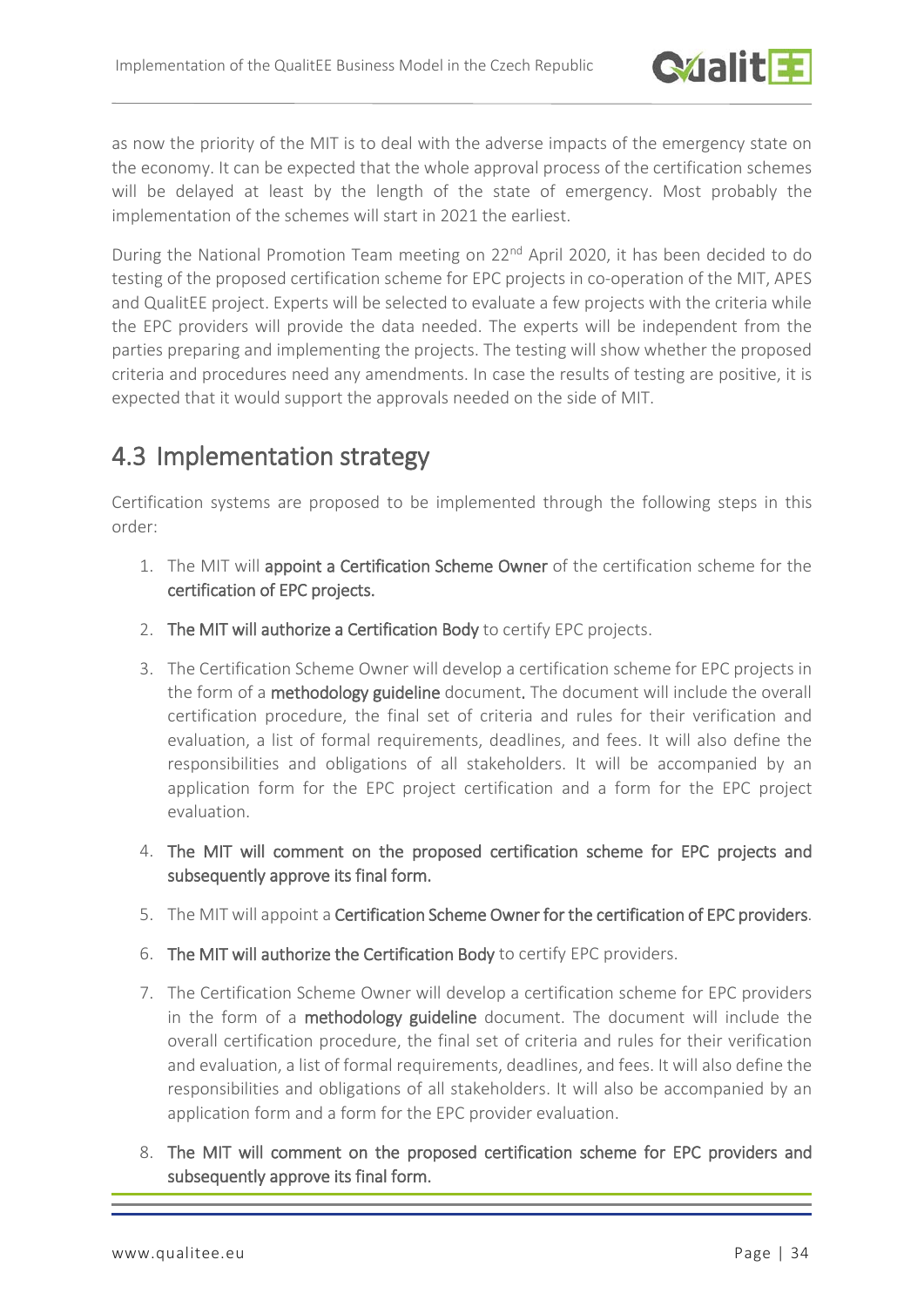- 9. Additional steps will be taken to support the effectiveness of the EPC project certification system as well as the EPC provider certification system:
	- Once the employees have become familiar with the methodological guidelines for the relevant scheme, regularly organized seminars will be available to share experience and discuss any uncertainties or problems with the scheme processor and any invited experts.
	- Publication and promotion of the certification process via the Internet, the press, etc.
	- Commencement of the certification process on the specified date.
	- Regular evaluation of the functioning of the system to date, including the settlement of stakeholder comments and possible adjustments to other versions of the certification scheme (if necessary).

# <span id="page-34-0"></span>4.4 Institutional and personnel support of EPC project certification

- **C** $\bullet$  The MIT selects a state institution and authorizes it to carry out certifications of EPC projects, and the state institution will set up a certification committee for this purpose. The committee will be composed of at least three members meeting the requirements according to the certification scheme rules. At least one committee member must be an EPC expert, i.e. have sufficient experience with specific EPC projects. Given the current staffing structure, this committee member is likely to be a one-time external specialist recruited for a specific assessment.
- The committee must also always be set up in such a way that a **conflict of** interest is avoided, i.e. no member of the committee may participate in any phase of the evaluated project implementation, not even the preparatory phase. Members of the committee would be obliged to sign a confidentiality agreement on the data provided and be in no conflict of interest.

# <span id="page-34-1"></span>4.5 Institutional and personnel support of EPC provider certification

**C** The certification of EPC providers will follow the professionally demanding system of certification of EPC projects and will be mostly a formality. Therefore, trained employees may perform this activity. In contrast to project certification, a deeper technical knowledge of the EPC method will not be required.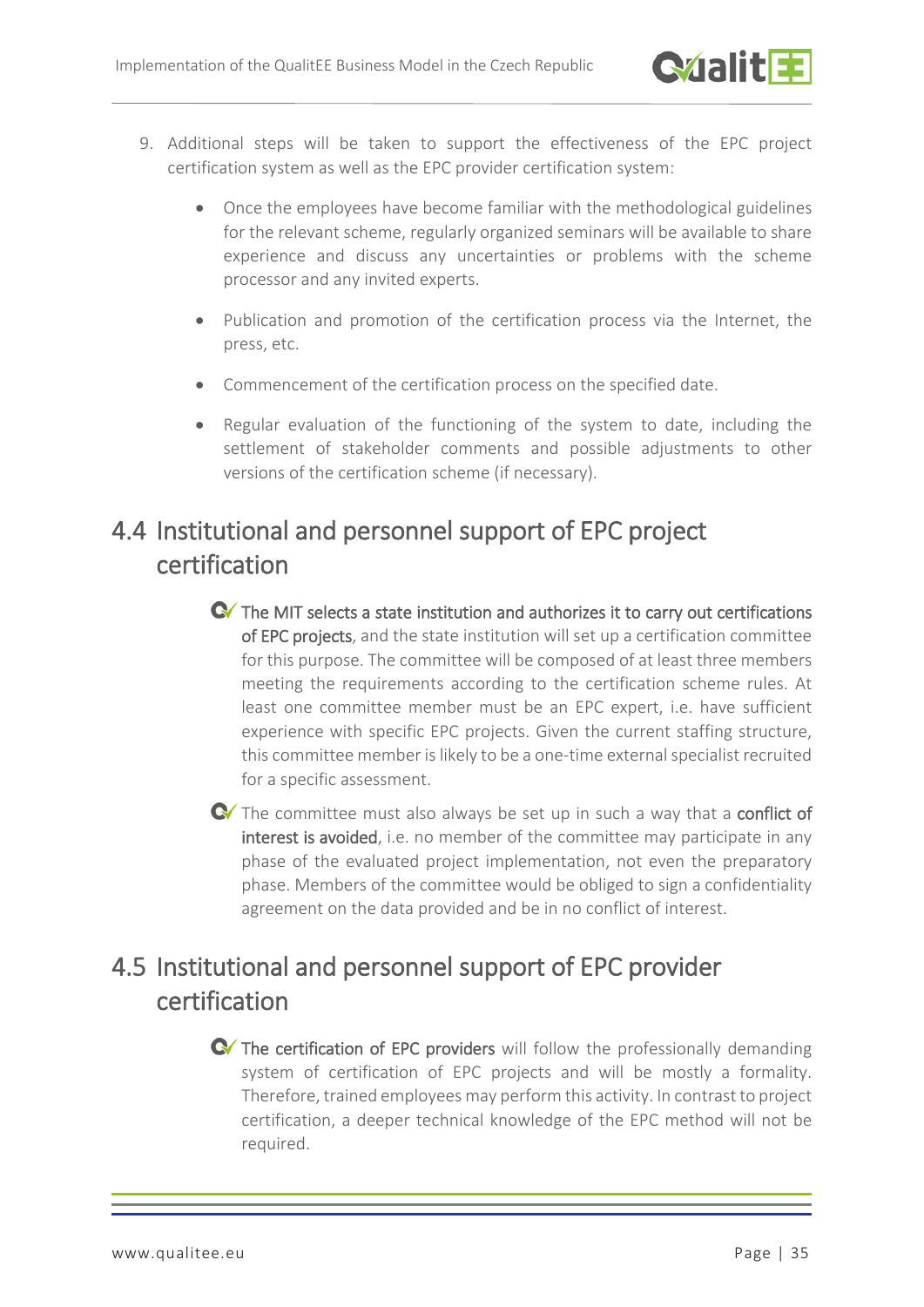

A responsible employee of the Certification Body verifies (this should take one hour, several hours at most) the filled form for the EPC provider evaluation and the fulfilment of all requirements for provider certification. If all requirements are met, the Certification Body will issue a decision to grant the certificate. If any request is not met, it will return the request to the provider for completion or reject the request.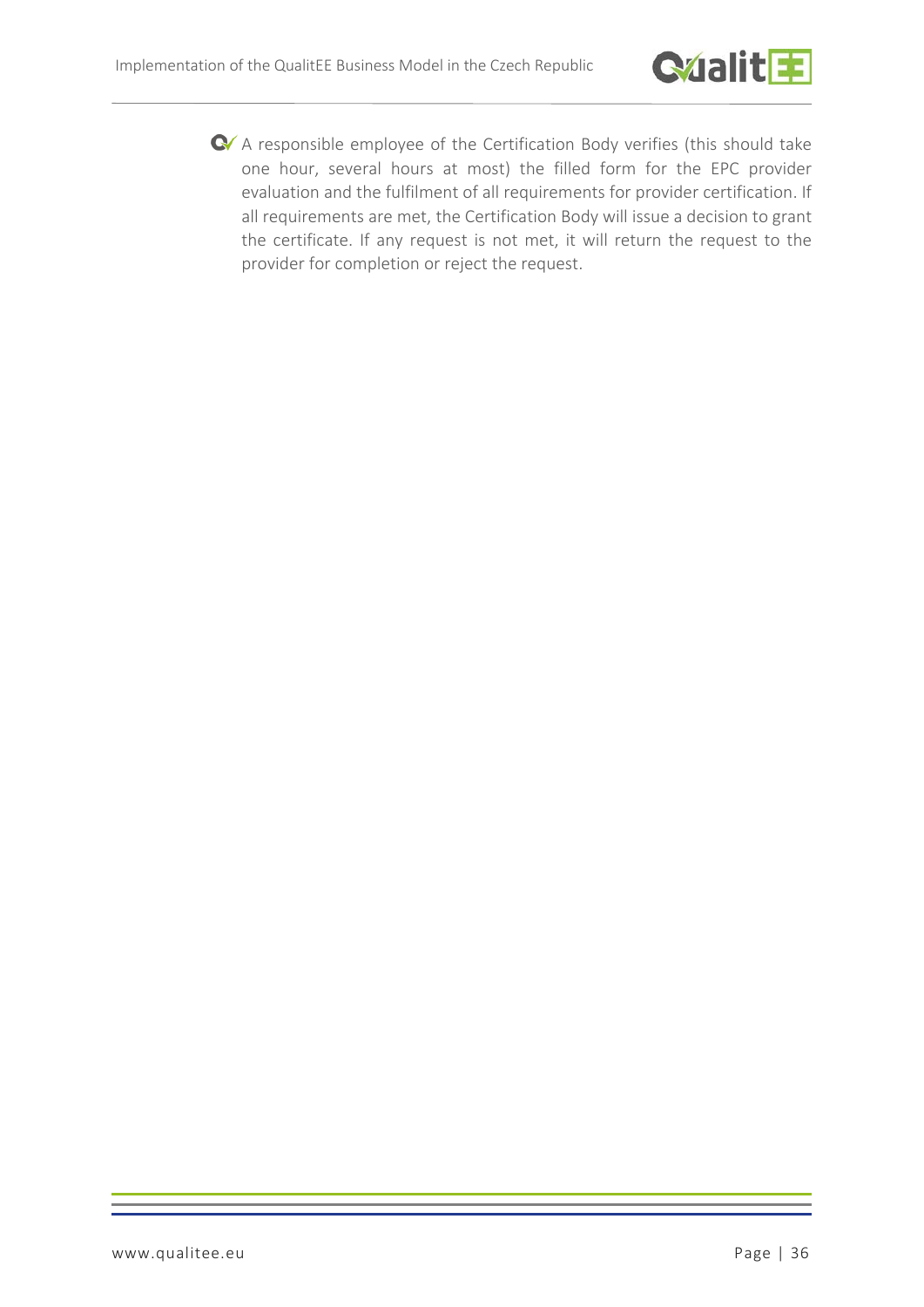

# <span id="page-36-0"></span>5 MARKETING STRATEGY

# <span id="page-36-1"></span>5.1 Target groups

When it comes to stakeholder groups targeted in the Czech Republic for the use of the quality assurance, the focus will be on the main user of the certification scheme – the clients. Financial institutions will be also considered. The EPC providers will be educated on how to participate in the scheme and use it in their marketing strategies.

# <span id="page-36-2"></span>5.2 Price

The certification should be available to all qualified companies, including small and mediumsized enterprises.

Therefore, after consultation with stakeholders, a scheme independent of international standards has been chosen for certification of EPC projects and EPC providers, for reasons of simplicity and possibly lower costs. This means that the role of the Accreditation Body will play the Authorization Body, who authorizes Certification Bodies to carry out certifications independently of the international standards ČSN EN ISO/IEC 17065:2013 and MPA 40-01-16.

The aim of the proposal is to achieve the following parameters, which appear to be realistic in current expert discussions:

- Authorization of the certification body may be carried out by the Ministry of Industry and Trade as a governmental institution, free of charge.
- The fee for certification by the certification body (hereinafter Certification Body) will depend on the selection of the state organization, which will perform the role of the certification body and its staffing.
- The certification of EPC projects will have more administrative requirements than the certification of EPC providers and will, therefore, be more costly. The minimum fees for EPC project certification are based on the need to pay for an expert evaluation of the EPC project. The default amount will be set as follows:
	- o Applicants must pay a fee of 20,000 CZK for an EPC project application with investment costs up to 20 million CZK (excluding VAT).
	- o For an EPC project application with investment costs above 20 million CZK (excluding VAT), the applicant must pay an additional 1,000 CZK for every 10 million CZK investment costs above 20 million CZK (excluding VAT), in addition to the basic fee of 20,000 CZK.

The certification of EPC providers requires only a verification of compliance with formal requirements and therefore an administrative fee of 10,000 CZK can be recommended.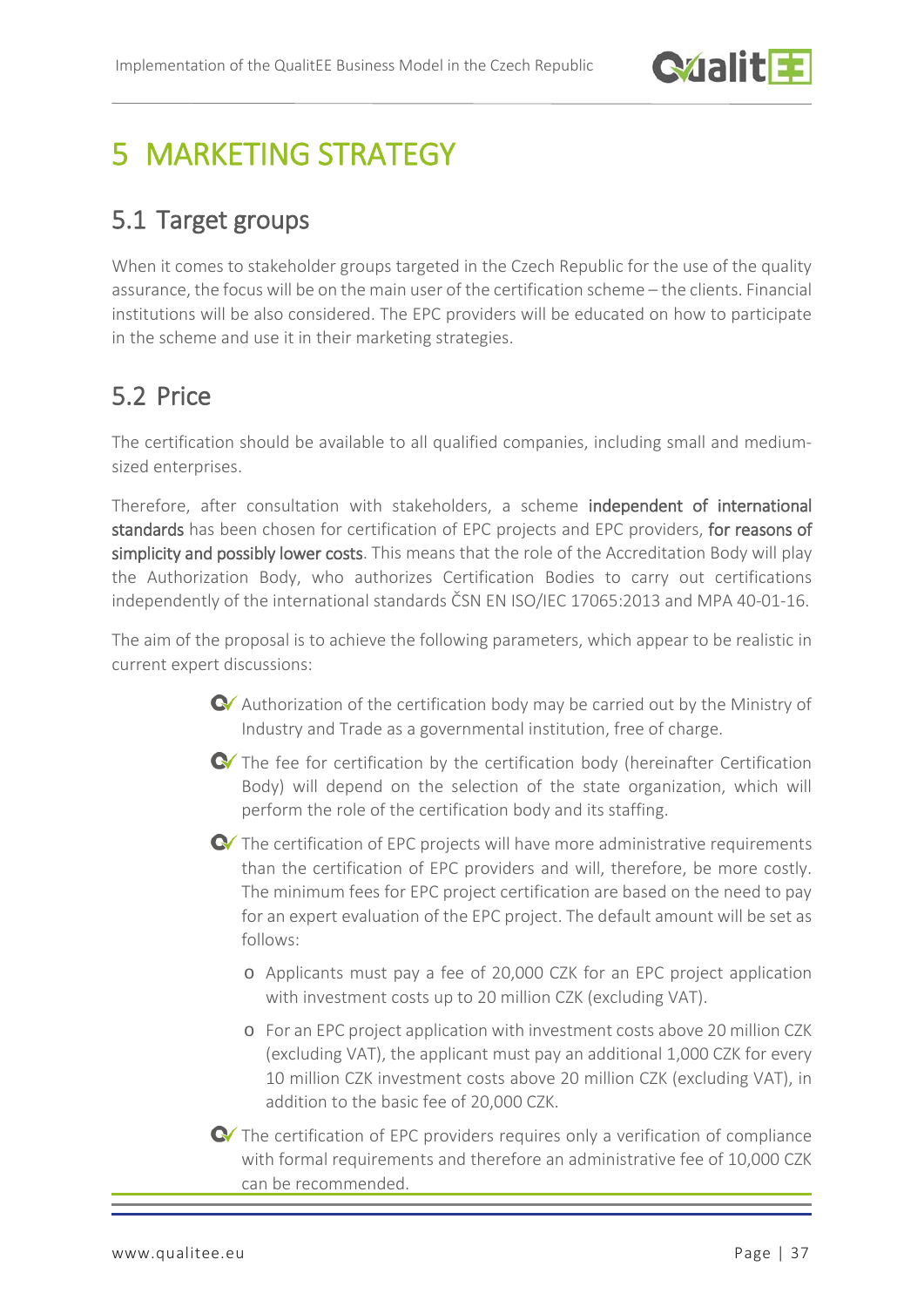

- The total costs of EPC provider certification, including the necessary 2-3 EPC project certifications, would then amount to 70,000 CZK in the case of three small projects. In the case of two projects with costs of 50 million CZK (excluding VAT), the certification costs would amount to almost 60,000 CZK.
- $\bullet$  If the certification body was not a government institution, but an independent commercial certification company, the cost of certification could be up to a factor higher.

## <span id="page-37-0"></span>5.3 Communication Plan

The communication plan explains the main advantages of the certification schemes (quality criteria, standardization) to a wide spectrum of clients and financial institutions.

Certification scheme for EPC projects provide a methodological basis for certification of energy savings. SEVEn in cooperation with APES will support that the certification of EPC projects will become an additional option to prove savingsto fulfil the requirements according to Article 7 of the EED.

### <span id="page-37-1"></span>5.3.1 Online channel

On the website of the Ministry of Industry and Association of energy service providers (APES), detailed information will be provided on the certification schemes. There might be also a webinar organized for the companies interested in the scheme.

The information will be disseminated in newsletters and articles. and presentations at events of the other international projects.

### <span id="page-37-2"></span>5.3.2 Offline channel

The scheme will be presented and explained at the workshops and conferences related to the energy efficiency and energy services. For example, regular workshops organized by APES are a good opportunity to promote the scheme. Other EU projects will be also partnered to use their communication channels.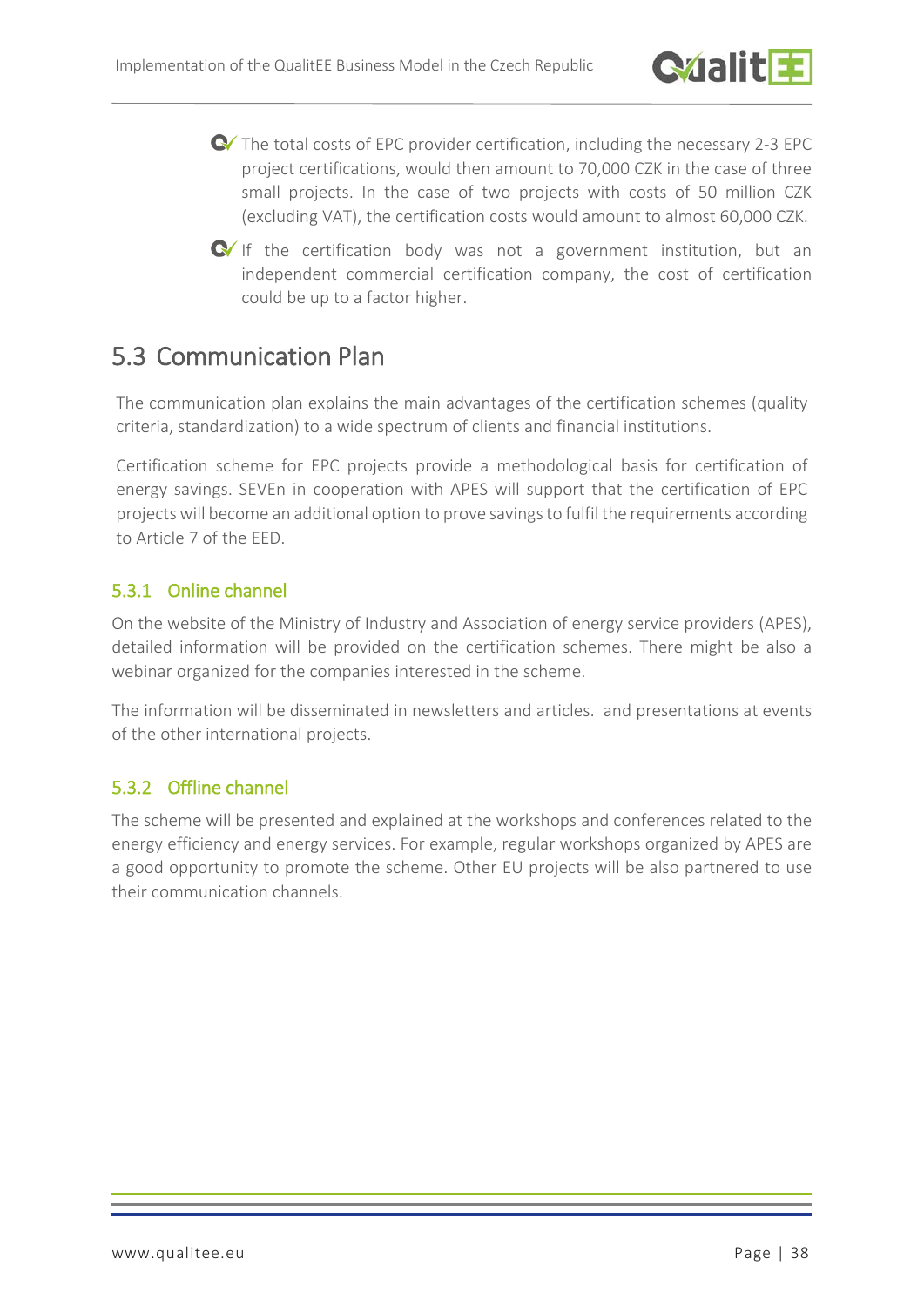

# <span id="page-38-0"></span>**6 CONTINGENCY PLAN**

# <span id="page-38-1"></span>6.1 Identification of potential risks

An analysis of the potential risks is summarized below.

## <span id="page-38-2"></span>6.1.1 Financial risks

To face the economic consequences of the measures taken to fight the COVID-19 pandemic, the government approved to indebt the Czech Republic state decided to increase the government debt sharply. That will inevitably imply savings on the projects which are not the first priority to save the economy. Thus there is a risk that the government will not create enough financial and/or capacity for managing the certification of EPC projects and EPC providers. The fees for the certificate recipients were calculated to cover only the costs of experts to evaluate EPC projects. If the fees need to be increased to cover also other personal costs of the MIT and the appointed certification body, it may decrease demand the certificates.

### <span id="page-38-3"></span>6.1.2 Management risks

There are two risks on the side of the approval and management of the certification schemes. In the short-term management of the MIT may postpone approval of the scheme. In the longterm, the MIT will focus on the stability of the economy and the goals of energy efficiency and environment may drop even lower on the priority ladder.

### <span id="page-38-4"></span>6.1.3 Market uptake risks

The certification schemes will bring most value only if they are used by the clients. If the information penetration among the potential clients is too slow or they will need a long time to understand how the certificates can serve them, it will considerably slow down the market uptake of the certificates. Though the likelihood of this risk has been evaluated as low, the potential impacts would be high.

### Table 6 Potential risks

| Type of risk  | <b>Risk</b>                                                                       | Likelihood  | Impact      |
|---------------|-----------------------------------------------------------------------------------|-------------|-------------|
| Financial     | enough financial and/or personal<br>Not<br>capacities allocated by the Government | <b>High</b> | Medium      |
| Management    | Delay in approval and implementation of the<br>certification schemes              | High        | High        |
| Market uptake | Long time until clients understand the added<br>value in using the certificate    | Low         | <b>High</b> |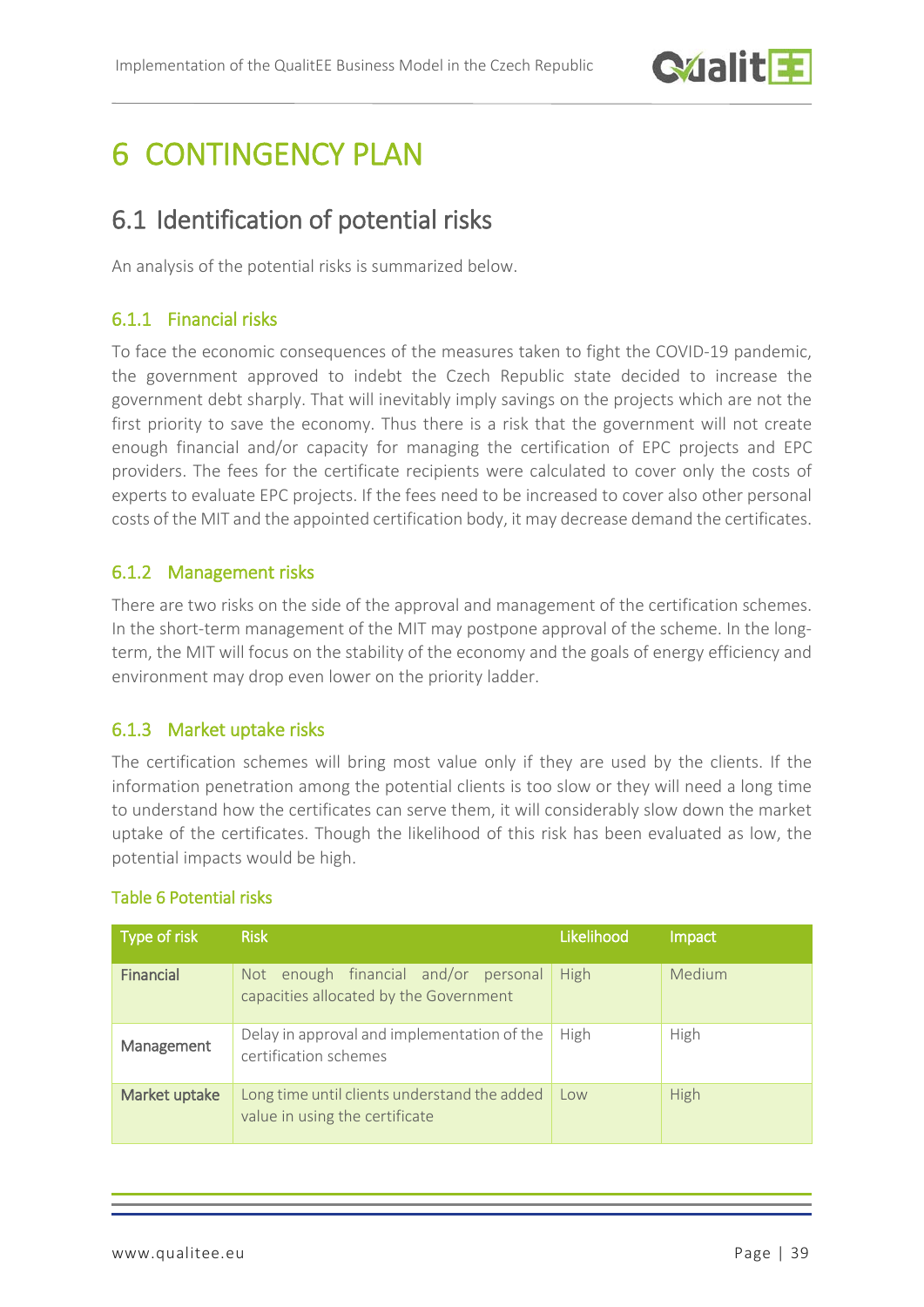# <span id="page-39-0"></span>6.2 Risk management

Potential risks will be monitored by association APES on a quarterly basis. If any of the risks are materialized, specific mitigation measures as listed in the table below will be taken.

### Table 7 Risk management

| <b>Risk</b>   | <b>Mitigation measure</b>                                                                                                                                                                  |
|---------------|--------------------------------------------------------------------------------------------------------------------------------------------------------------------------------------------|
| Financial     | If needed the fees will be elevated to cover higher part of the certification<br>scheme costs for the Ministry of Industry and Trade                                                       |
| Management    | SEVEn in cooperation with APES will present and promote the certification of<br>EPC projects as an effective method to fulfil the requirement of energy savings<br>by Article 7 of the EED |
| Market uptake | Strengthening planned promotion via association APES and its existing<br>marketing and information channels                                                                                |